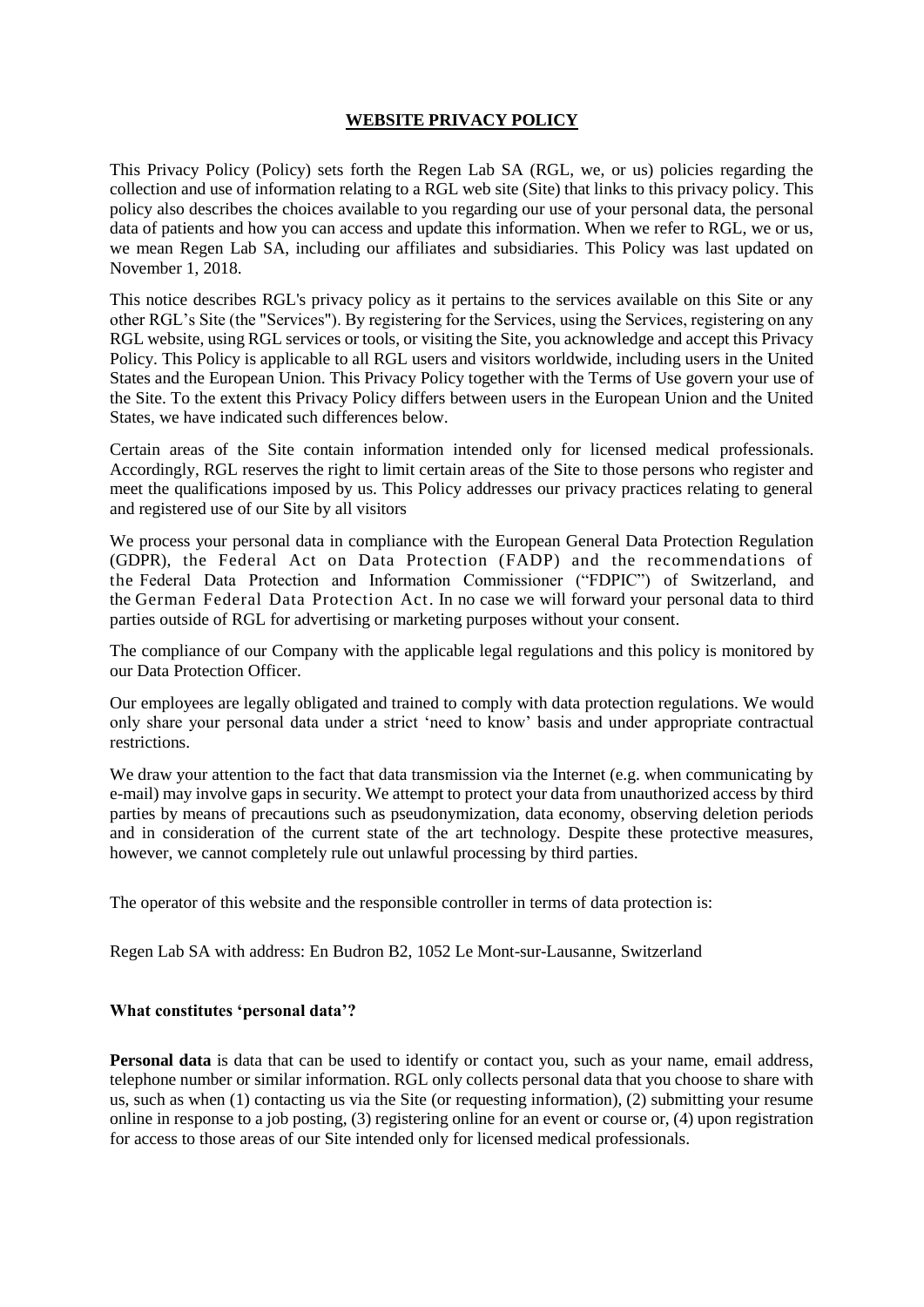Personal information within the sense of the EU GDPR, the Federal Act on Data Protection (FADP) and the Federal Data Protection and Information Commissioner ("FDPIC") of Switzerland, and the German Federal Data Protection Act as applicable includes details related to personal or factual matters of a specified or specifiable natural person (data subject), such as your name, your address, your telephone number and your date of birth. References to "personally identifiable information" or "personal information" include "personal data".

In accordance with the principle of purpose limitation and data minimisation of the GDPR, we only collect personal data on our website when it is either required for your desired purpose, we are obligated to do so due to legal regulations or contracts, we have a legitimate interest and/or if you voluntarily give us your consent.

# **What information we collect about you and with what purpose?**

The personal data we collect from you differs depending on the different functionalities of the website you use.

Once you visit our Site, specific information will be stored anonymously in a protocol file. There will be an anonymous storage of e.g. the IP-address, operating system (e.g., Microsoft Windows, Mac OS), browser type (e.g., Firefox, Chrome, Internet Explorer, Safari) and browser settings, the date and time our Site has been accessed and from where our Site has been accessed and the domain name of your internet service provider.

RGL collects the domain names and IP addresses of its visitors and users, along with usage statistics (see the Information about Google-Analytics within this policy). RGL will not combine this information with the personally identifiable and other information it collects. We use this information solely with the purpose to improve the appearance, contents and functionality of the website.

Specifically, when you visit our website, our web servers save each access temporarily to a log file. The following data are entered and saved until automated deletion:

- Anonymized IP address of the requesting computer
- Date and time of the access
- Name and URL of the called data
- Report whether the call was successful
- Identification data of the used browser and operating system
- Website, from which the access is carried out
- Name of your Internet access provider

The lawful processing of these data occurs for the purposes of enabling use of the website (establishing connection), for system security, for technical administration of the network infrastructure and for optimization of the Internet offering. We process this data on the grounds of our legitimate interest to maintain our service, to track how our services are used and also to track how our clients or visitors interact with the service. Without the use of this data our services may only be usable to limited degree.

These personal data are not processed beyond the cases indicated above, unless you explicitly consent to further processing.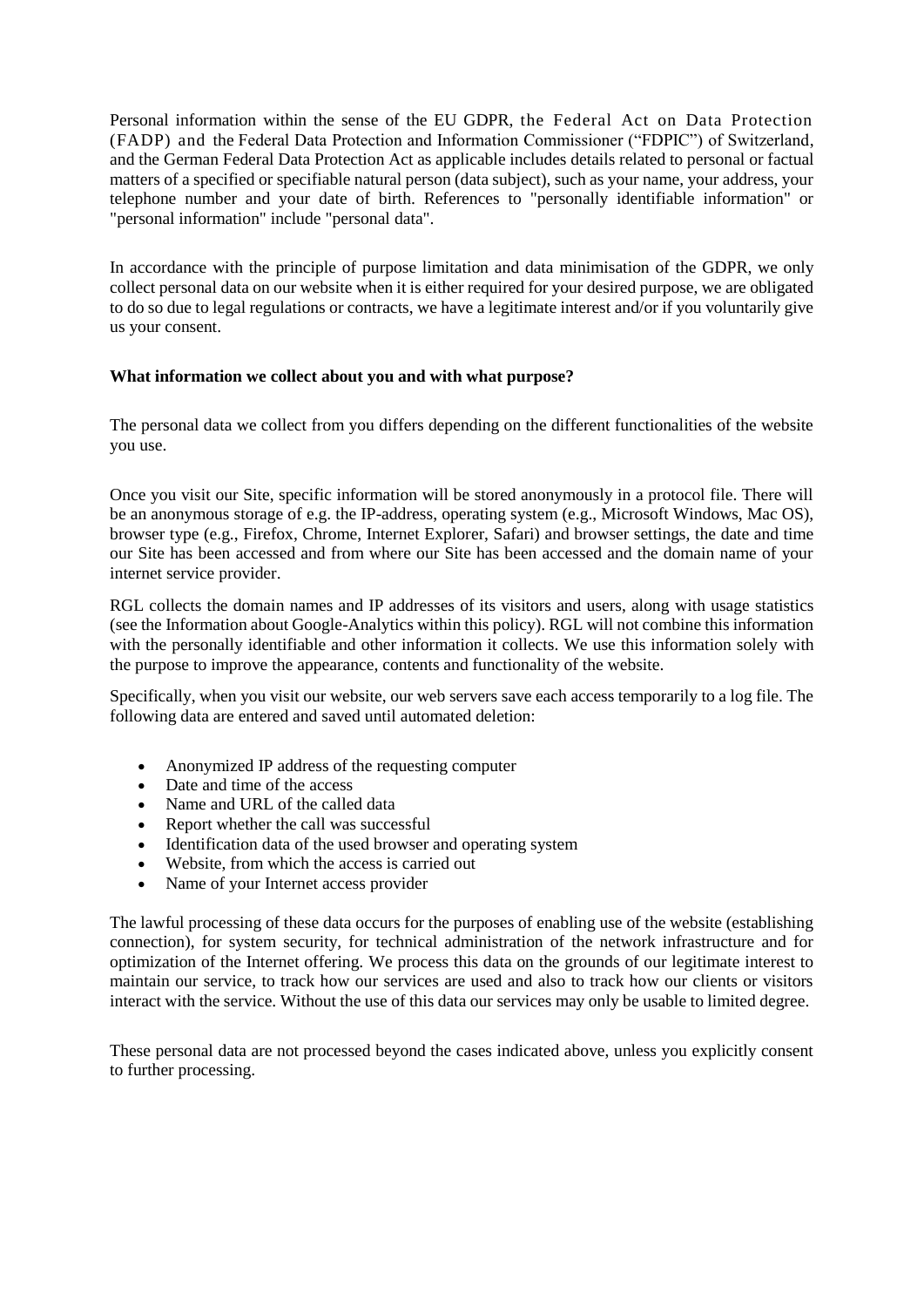## **Information collected when you decide to use our Services or to contact us**

When you decide to use our Services or you want to contact us, We may process your contact and business related data based on statutory regulations or in connection with existing or pending business relationships.

Sometimes when it is not required from you to provide us with certain personal data in order to use our Services or to contact us, but you still decide to provide us with this data, we will process this information based on your consent taking into account that the provision of the data was voluntary and on your own discretion. You have the right to withdraw your consent for processing of your data where such was given without this to affect the lawfulness of processing based on consent before its withdrawal.

The information that is required from you to be provided, in order to use our Services or to contact us, is marked through our websites in the fields indicated with **Asterisk.** This information is processed on the basis of our need to fulfil the contract that you have entered with us when you decided to use our services, on the basis of statutory regulations or on the basis of our legitimate interest to identify the subject who want to contact us or to submit a request to us.

We may collect the following information from you:

- Information about your business such as company name, company size, business type
- Medical condition/Therapeutic indication
- History of treatments/applications
- Demographic information such as age, education, gender, interests and location
- Contact information such as email address and phone number

## **Why do we use the collected personal data?**

We use this information to:

- Management of our business
- Provide the Services
- Send you requested product or service information
- Send you product updates
- Process and respond to your questions/inquiries
- Administer your account
- Conduct surveys or other research and analysis
- Send you a newsletter
- Send you marketing communications
- Improve our Site and marketing efforts, improve the Services, e.g., to determine which features are used most, to find and fix navigation problems, and to help guide future development, to enhance the user experience
- Display content based upon your interests, provide you with personalized content, e.g., storing your display and other preferences to help you customize your experience
- Enable you to post your resume, search job postings, and contact or be contacted by prospective RGL representative or agents
- For administration of the Site
- Alert you to new developments, features, special events and services with your consent or provide information to you about the Site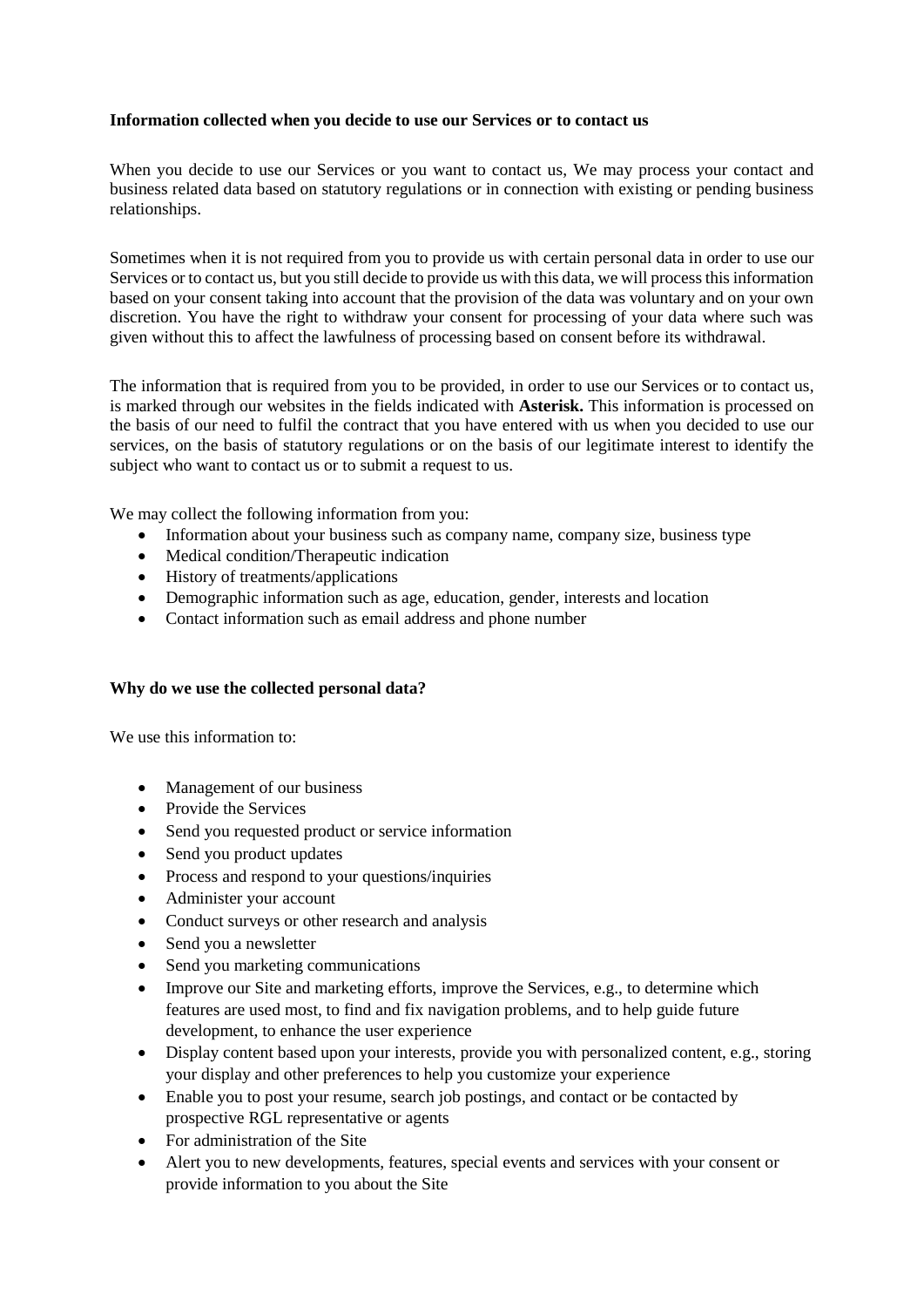- For fraud prevention, and where necessary to safeguard legitimate interests of RGL or a third party or to prevent threats to state or public security or to prosecute crimes, provided this does not conflict the data subject's legitimate interest
- For other purposes so long as those purposes were clearly disclosed when the information was collected
- For statutory regulations, for example to Execute our Terms of Use and condition, enforce the Terms of Use, e.g., to contact you about an infraction of the Terms of Use or to initiate a legal complaint
- For Protection from or determination of possible fraudulent transactions
- For contractual purposes, for example Payment processing for purchases and other services or Processing of your application documents

When your explicit consent is given, personal data may be used for several reasons, for example:

- Making contact
- Sending of samples, rewards, products and information
- Registration with competitions, programs or offers at your request
- Delivery of other services that we have offered to you
- If permissible by law, delivery of user-specific, unsolicited offers and information about the products and services of RGL
- Surveys on our websites
- Development and provision of advertising that is adjusted to your interests

RGL may process personal data based on our legitimate interest for:

- Determination of the effectiveness of our advertising
- Development of new products and services
- Analysis of the use of our products, services and websites
- Knowledge, how you reached our website

We may process the collected personal data by reason of our legitimate interest in other occasions (not listed above). In such cases we will make sure to notify you in advance.

We use the data, which we collect, in order to make the products and services requested by you available, to inform you about other products and services offered by RGL and to manage our websites and services (e.g. newsletter) and to satisfy our rights and obligations with regard to data processing as stipulated by law.

In order to make a comprehensive offer available to you, your data is transmitted and used within the business departments of RGL.

Any personal information transmitted to the Site is used solely for the stated purpose when the information was transferred and any of the above uses. The data will not be used for any other purpose without your consent, provided, however, that RGL may disclose the information it collects about you to third parties in the event of any reorganization, merger, sale, joint venture, assignment, transfer or disposition of all or any portion of RGL's business or operations (including without limitation in connection with bankruptcy or any similar proceedings).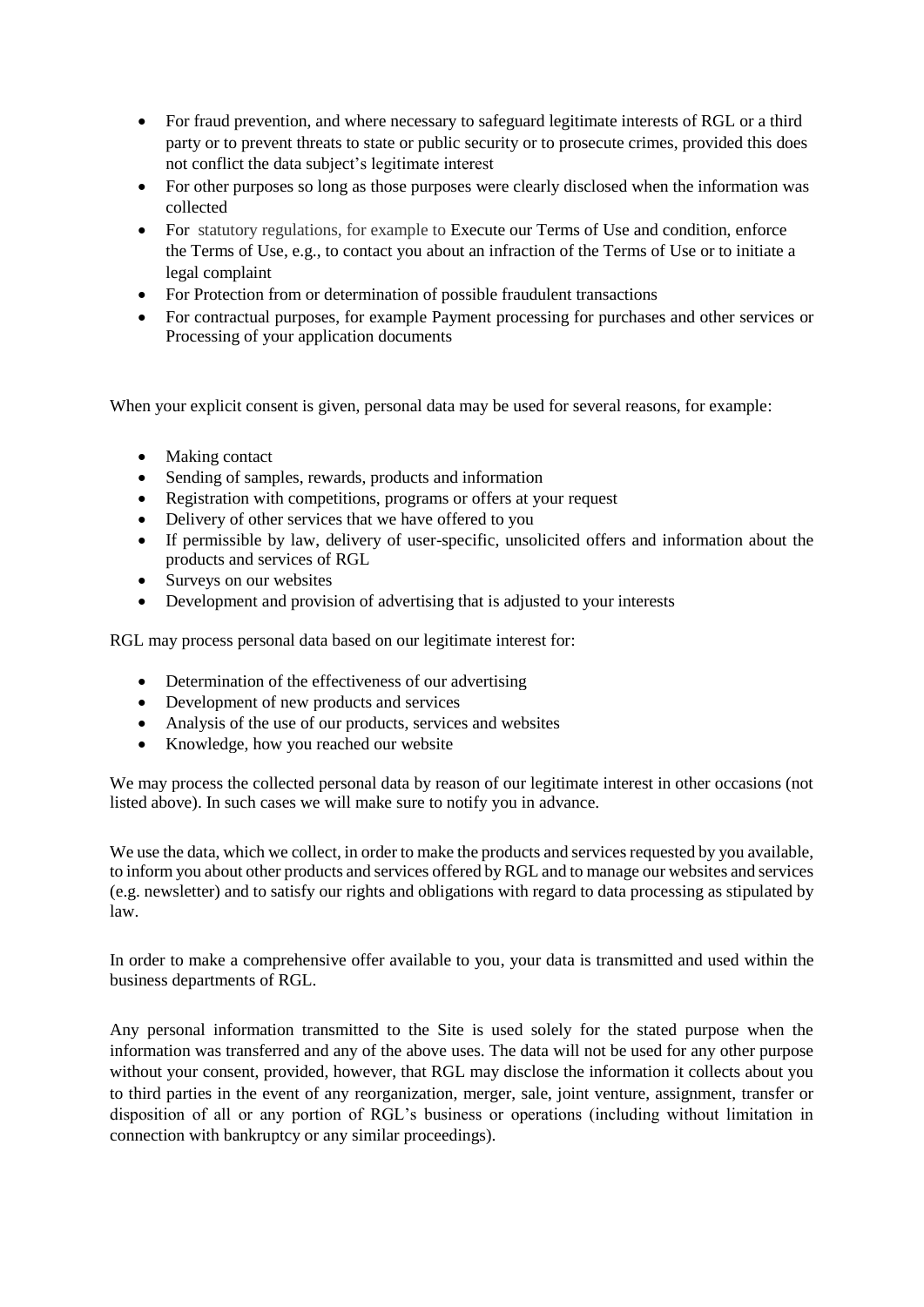## **Your rights as a data subject**

You always have the right of access (Art. 15 GDPR) to your personal data, their origin and recipients and the purpose of data processing, free of charge, as well as a right to rectification (Art. 16 GDPR), erasure (Art. 17 GDPR) that may be extended with the right to be forgotten or to restriction of processing of these data (Art. 18 GDPR). Furthermore, you have the right to obtain the personal data relating to you that you have provided to a responsible party, in a structured, common and machine-readable format (right to data portability Art. 20 GDPR).

You have also the right to object (Art. 21 GDPR) to certain types of processing such as direct marketing and the right to object to automated processing of your data, including profiling (Art. 22 GDPR). You have the right to withdraw your consent for processing of your data where such was granted without this to affect the lawfulness of processing based on consent before its withdrawal.

If you have further questions relating to the topic of personal data or you want to submit a request for exercising of your rights you can contact us at the address [compliance@regenlab.com.](mailto:compliance@regenlab.com)

# **For how long we will store your personal data?**

For the different types of personal data that we collect, a different retention period may apply. Generally speaking, we store your data for the period for which you use our services and afterwards for the applicable limitation period for related claims.

## **Sharing and use of de-identified information originating in the United States**

With the exception of encrypted Protected Health Information (PHI) as that term is defined in applicable U.S. federal, state and local statutes, regulations and rules relating to data privacy and security, including the Health Insurance Portability and Accountability Act of 1996 (HIPAA), the privacy and security standards pursuant to the same, as amended, and the Health Information Technology for Economic and Clinical Health Act (HITECH Act) and regulations and guidance issued pursuant to the same, other types of information that are fully de-identified (stripped of any information that could be used to identify any person) may be used by RGL for any reason and shared freely with third parties in deidentified or aggregated form subject to HIPAA and other applicable regulations. We will not re-identify such data and we will make sure our contracting parties keep only the data in its de-identified form (possessing the de-identified data but not any "additional information" allowing to re-identify individuals). PHI may be shared in compliance with HIPAA and HITECH. This section applies only to personal data that is not within the scope of the GDPR..

## **Google Analytics**

This Site may use Google Analytics, a web analytics service provided by Google, Inc. ("Google"). Google Analytics uses "cookies", which are text files placed on your computer, to help the website analyze how users use the Site. The information generated by the cookie about your use of the Site will be transmitted to and stored by Google on servers in the United States. In case IP-anonymisation is activated on this Site, your IP address will be truncated within the area of Member States of the European Union or other parties to the Agreement on the European Economic Area. Only in exceptional cases the whole IP address will be first transferred to a Google server in the USA and truncated there. The IPanonymisation is active on this Site. Google will use this information on behalf of the operator of this Site for the purpose of evaluating your use of the Site, compiling reports on Site activity for Site operators and providing them other services relating to Site activity and internet usage. The IP-address,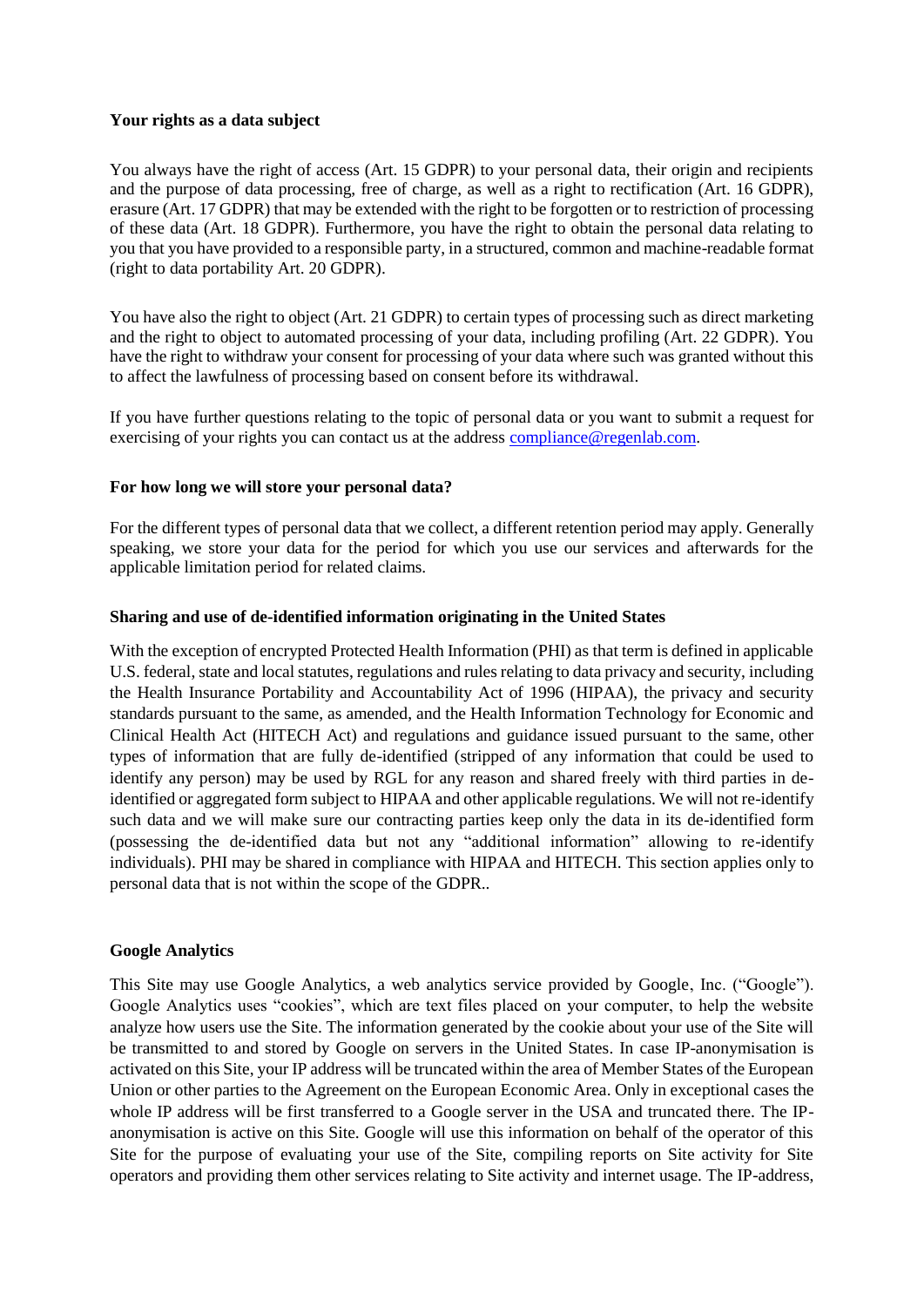that your Browser conveys within the scope of Google Analytics, will not be associated with any other data held by Google. You may refuse the use of cookies by selecting the appropriate settings on your browser, however please note that if you do this you may not be able to use the full functionality of this Site. You can also opt-out from being tracked by Google Analytics with effect for the future by downloading and installing Google Analytics Opt-out Browser Add-on for your current web browser: http://tools.google.com/dlpage/gaoptout?hl=en

Smartphone- and tablet-users have the possibility to refuse the use of Google Analytics by clicking on a link. An opt-out cookie will be set on the computer, which will prevent the future collection of your data when visiting this website.

Adobe Analytics, a web analysis service of Adobe Systems Software Ireland Limited ("Adobe"), may be used on this website. Adobe Analytics uses cookies. If the information regarding use of the website that is generated by the cookie is transmitted to an Adobe server, then the settings ensure that the IP address is anonymized before geolocalization and replaced by a generic IP address before saving. Adobe utilizes this information on behalf of the operator of this website in order to evaluate usage of this website by the user, to compile reports on website activity for the website operator and to perform additional services connected with use of the website and the Internet in respect of the website operator. The IP address transmitted by your browser in connection with Adobe Analytics is not combined with other data from Adobe. You can prevent the saving of cookies by a corresponding setting in your browser software. Note that in this case, you may not be able to fully utilize all functions of this website. You can furthermore prevent the entry of the data generated by the cookie and referring to your usage of the website (incl. your IP address) to Adobe as well as the processing of these data by Adobe by downloading and installing the available browser plugin [here.](http://www.adobe.com/de/privacy/opt-out.html)

You can block the collection or processing of data generated by the cookie related to your visit to RGL's website by Adobe, by exercising your right to opt-out via the following link: <http://www.adobe.com/privacy/opt-out.html>

## **Privacy policy for the use of etracker**

Our website may use the etracker analysis service. The provider is etracker GmbH, Erste Brunnenstraße 1, 20459 Hamburg Germany. Usage profiles can be created from the data under a pseudonym. Cookies can be used for this purpose. The cookies enable your browser to be recognized. The data collected using the etracker technologies will not be used to personally identify visitors to our website without the separately granted consent of the person concerned and will not be combined with personal data about the holder of the pseudonym. We use eTracker in order to be able to analyse and regularly improve the use of our website.

The data collection and saving by etracker can be [objected to](http://www.etracker.de/privacy?sid=63d592b773982b87e7eb22eaada97b15&id=privacy&et=pTmQj9&languageId=2) at all times with effect for the future. In order to object to a data collection and saving of your visitor data for the future you can obtain an Opt-Out-Cookie of etracker under the following link, this will lead to the fact that no visitor data of your browser will be collected and saved at etracker in future:<http://www.etracker.de/privacy?et=V23Jbb>

An Opt-Out-Cookie with the name "cntcookie" is used by etracker hereby. Please do not delete this cookie as long as you would like to uphold your objection. You can find further information in the data protection provisions of etracker: <https://www.etracker.com/en/data-privacy/>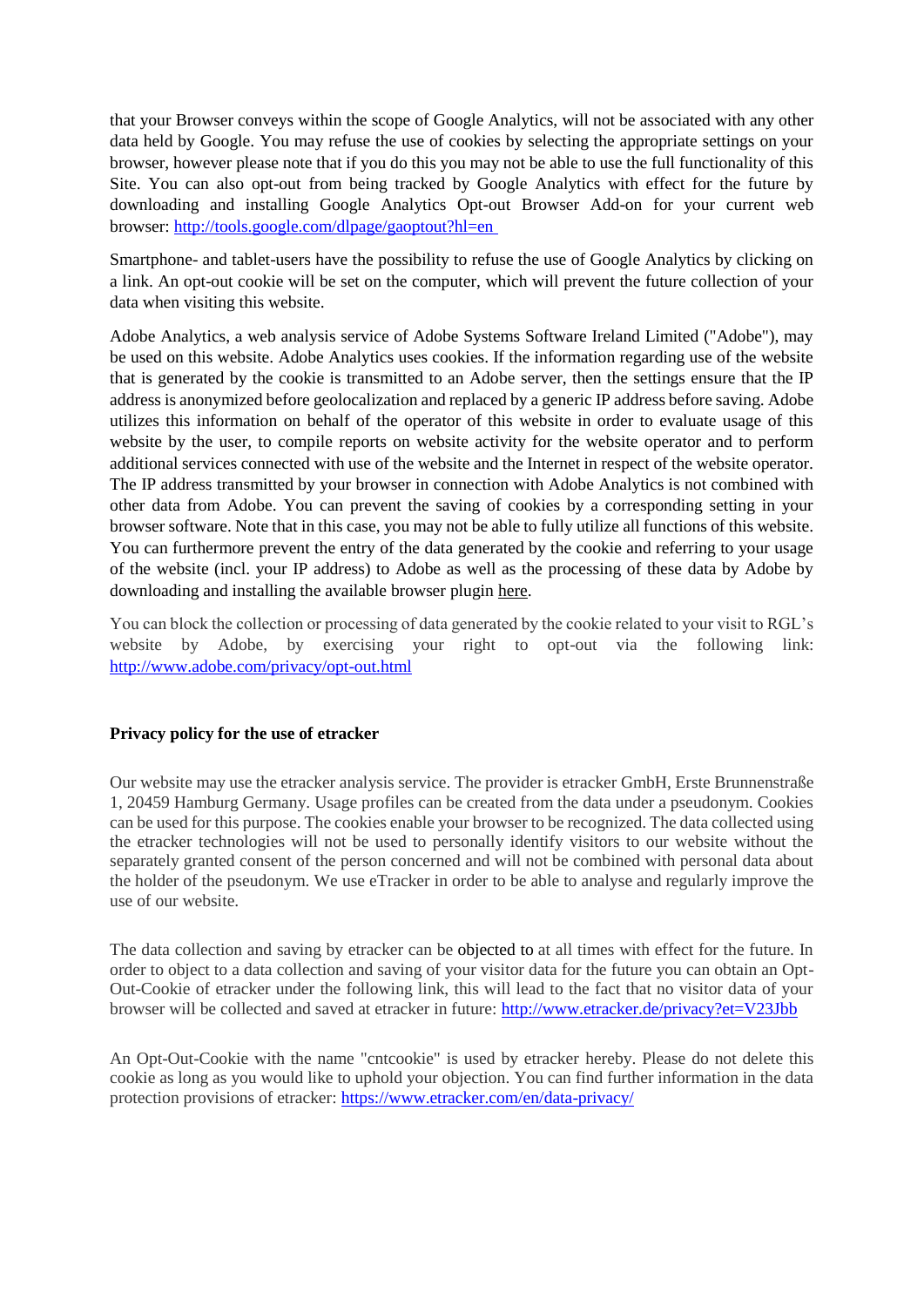## **Privacy policy for the use of reCAPTCHA**

In order to protect input forms on our website we may use the "reCAPTCHA" service of Google Inc., 1600 Amphitheatre Parkway, Mountain View, CA 94043 USA, hereinafter "Google". By using this service a distinction can be made whether the corresponding input is of human origin or is carried out improperly by automatic mechanical processing.

reCAPTCHA is a free service which protects our website from spam and abuse.

According to our knowledge the referrer-URL, the IP address, the conduct of the website visitors, information about operating system, browser and dwell time, cookies, presentation instructions and scripts, the input conduct of the user as well as mouse movements in the area of the "reCAPTCHA" checkbox are transmitted to "Google".

Google uses the thus obtained information among others to digitalize books and other printed products as well as to optimize services such as Google Street View and Google Maps (for example house number and street name recognition).

The IP address transmitted within the framework of "reCAPTCHA" is not combined with other data of Google, unless you are logged into your Google account at the time when using the "reCAPTCHA" plugin. If you want to prevent this transmission and saving of data about you and your conduct on our website by "Google" you must logout of "Google" before you visit our website or use the reCAPTCHA plugin.

The use of the information obtained through the "reCAPTCHA" service is carried out pursuant to the Google Terms of Use: <https://www.google.com/intl/en/policies/privacy/>

# **Customer Journey Tracking**

On this website through technologies of Pixelpark GmbH (https://www.publicispixelpark.de/) data may be collected in an anonymized form (Marketing Cookies) and sent to Pixelpark GmbH. These cookies are set for the design in line with the needs, as well as to optimize this website and for the determination of statistical analyses and for cross-medial use. Pixelpark GmbH uses so-called "cookies" for this purpose. Text files that are saved on the computer and which enable an analysis of the use of the website.

The data are not used to personally identify the visitor of this website.

These anonymized usage data can be used both by website operators as well as by other advertisers and partners of Pixelpark GmbH in order to identify usage interests without it being possible to draw a conclusion about your identity as a visitor of a website.

## **Social Media Plugins**

Within the Internet presence of RGL it may occur that contents of third parties are used (so-called "plugins"). These can appear in the form of YouTube videos, RSS-Feeds or graphics of other websites or also by social media pushbuttons, such as for example the share button of Facebook.

If you are on a website of RGL, on which contents of third parties are integrated, under certain circumstances a connection will be set up with the respective social network. The content of the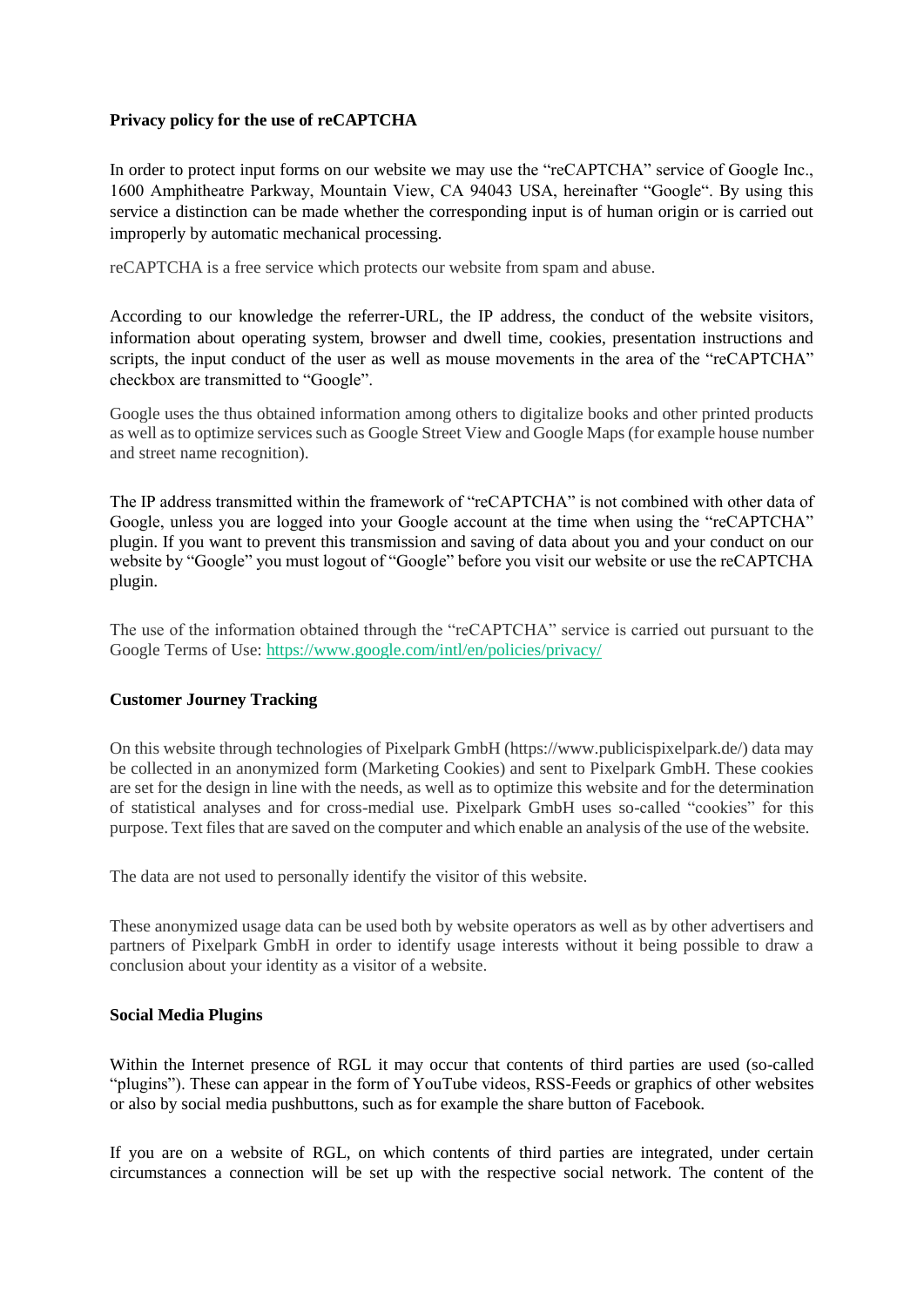pushbuttons may be transmitted to your browser hereby and be integrated into the website hereby. This means that the respective provider always receives the information that your have called the RGL website. It is not relevant in this case whether you are a member of a social network or are not logged into such a network. Furthermore, irrespective whether you actually act with the integrated content, information will be automatically collected by the social network. The following data can be transmitted hereby: IP address, browser information and operating systems, screen resolution, installed browser plugins (e.g. Adobe Flash Player), origin of the visitor (if you have followed a link) and the URL of the current website.

If you are logged into one of the social networks during the use of the website of RGL, under certain circumstances the information about the call of the website will be linked with your member data and saved. If you are a member of a social network and do not want this data to be transmitted you must logout of the social network before visiting the RGL website.

RGL has no influence on the scope of the data that are collected by the social networks. Please refer to the privacy policy of the respective social network regarding the type, scope and purpose of the data collection, information about the further processing of the data as well as your rights in this respect and setting possibilities for the protection of your privacy.

You additionally have the possibility to block social media plugins by add-ons in your browser and therefore to prevent a data transmission.

# **Privacy policy for the use of Facebook plugins**

Plugins of the social network Facebook may be integrated on our websites, provider Facebook Inc., 1 Hacker Way, Menlo Park, California 94025, USA. You can recognize the Facebook plugins by the Facebook logo on our website. You will find an overview of the Facebook plugins here: [https://developers.facebook.com/docs/plugins/?locale=en\\_US.](https://developers.facebook.com/docs/plugins/?locale=en_US)

If you visit our websites a direct connection is established between your browser and the Facebook server via the plugin. This way Facebook receives the information that you have visited our website with your IP address. Facebook can hereby allocate the visit to our website to your user account. We would like to point out that we as the provider of the websites neither receive any knowledge of the content of the transmitted data, nor their use by Facebook. You can find further information in this respect in the privacy policy of Facebook under http://de-de.facebook.com/policy.php.

If you do not want Facebook to be able to allocate the visit to our websites to your Facebook user account please logout of your Facebook user account.

## **Privacy policy for the use of Twitter**

Functions of the Twitter service may be integrated onto our websites. These functions are offered by Twitter Inc., 1355 Market Street, Suite 900, San Francisco, CA 94103, USA. By the use of Twitter and the "Re-Tweet" function the websites visited by you are linked with your Twitter account and announced to other users. Data are also transmitted to Twitter hereby. We would like to point out that we as the provider of the websites neither receive any knowledge of the content of the transmitted data, nor their use by Twitter. You can find further information in this respect in the privacy policy of Twitter under http://twitter.com/privacy.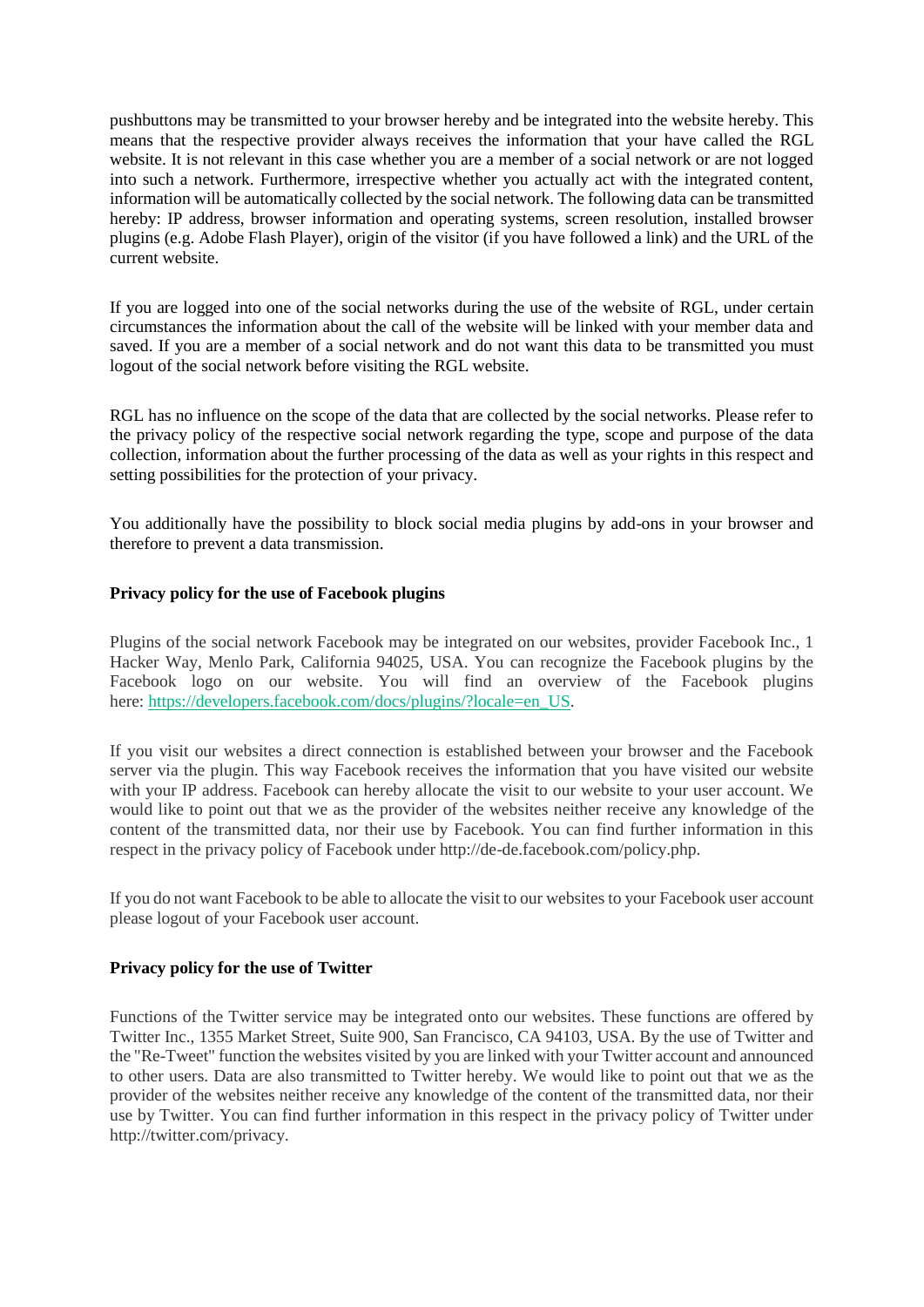You can change your data protection settings at Twitter in the account settings under: [https://twitter.com/login?lang=en.](https://twitter.com/login?lang=en)

## **Privacy policy for the use of LinkedIn**

Our website may use functions of the LinkedIn network. The provider is the LinkedIn Corporation, 2029 Stierlin Court, Mountain View, CA 94043, USA. A connection to servers of LinkedIn will be set up with each call of one of our websites, which contains functions of LinkedIn. LinkedIn is informed that you have visited our websites with your IP address. If you click the "recommend button" of LinkedIn and are logged into your account at LinkedIn, it is possible for LinkedIn to allocate your visit to our website to you and your user account. We would like to point out that we as the provider of the sites neither have any knowledge of the content of the transmitted data, nor their use by LinkedIn.

You can find further information in this respect in the privacy policy of LinkedIn under: <https://www.linkedin.com/legal/privacy-policy>

# **Privacy policy for the use of XING**

Our website may use functions of the XING network. The provider is XING AG, Dammtorstraße 29- 32, 20354 Hamburg, Germany. A connection to servers of XING will be established with each call of one of our websites, which contains functions of XING. According to our knowledge no personal data are saved hereby. In particular no IP addresses are saved, nor the usage behavior evaluated.

You can find further information relating to data protection and the XING share button in the privacy policy of XING under [https://www.xing.com/app/share?op=data\\_protection](https://www.xing.com/app/share?op=data_protection)

## **Privacy policy for the use of YouTube**

Our website may use plugins of the YouTube website operated by Google. The operator of the websites is YouTube, LLC, 901 Cherry Ave., San Bruno, CA 94066, USA. If you visit one of our websites fitted with a YouTube plugin a connection will be established to the servers of YouTube. It will be communicated to the Youtube server hereby, which of our websites you visited. If YouTube videos are embedded directly on our website, the content of the embedded video is transmitted directly from YouTube to your browser. At the same time, certain data is transmitted from your browser to YouTube:

- visited page on our website containing the video;
- the data generally transmitted by your browser (IP address, browser type and version, operating system, time);

If you are logged into your YouTube account, you enable YouTube to directly allocate your surf behavior to your personal profile. You can prevent this by logging out of your YouTube account.

You can find further information regarding the handling of user data in the privacy policy of YouTube under: <https://www.google.co.uk/intl/en-GB/policies/privacy/>

# **My RGL (Extranet)**

If you use our Extranet, you must enter some personal data that we process and save in order to orientate our offered range of service to your needs based upon this. You can manage your data at all times under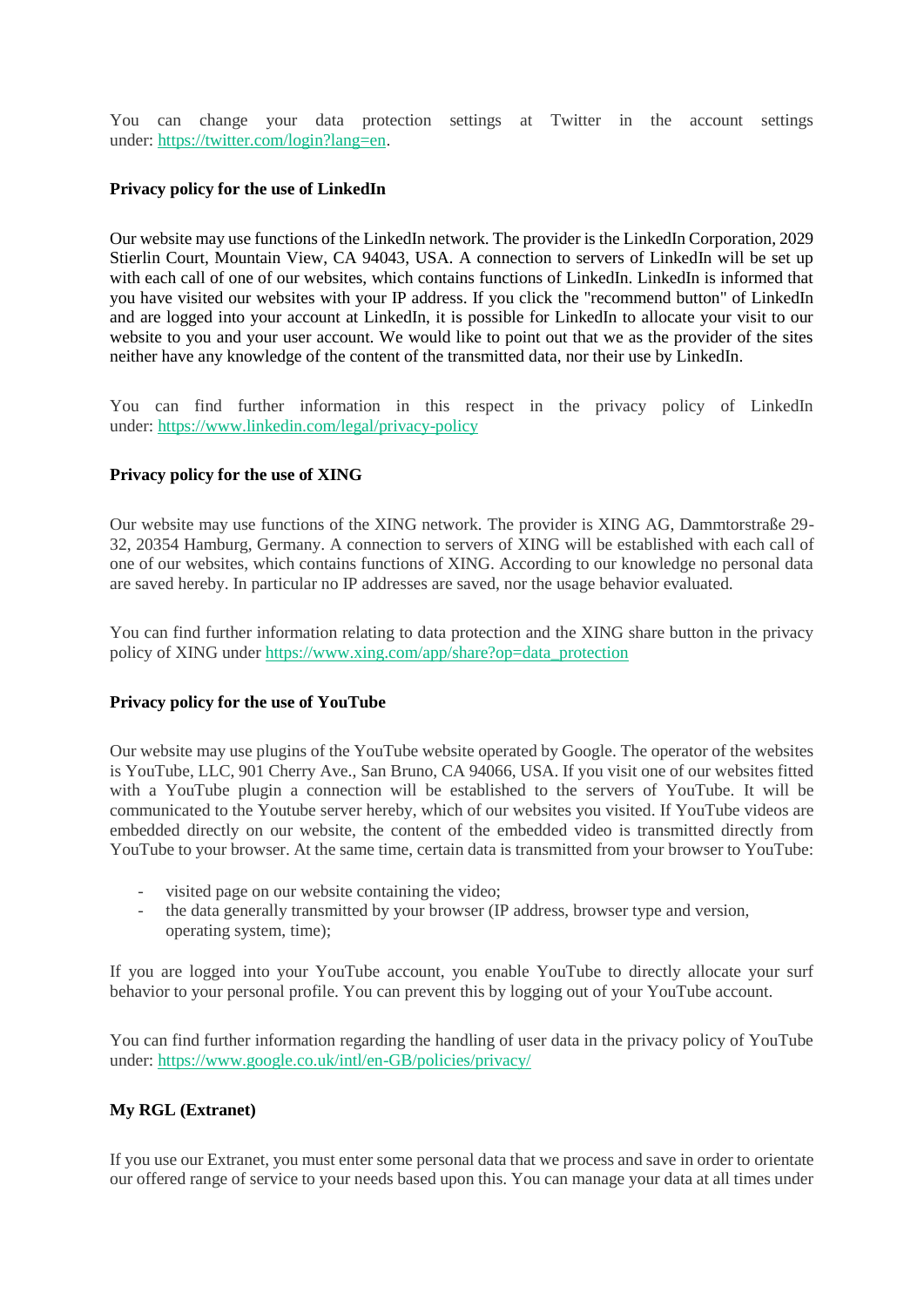"My Profile". For the deletion of your profile please inform us via our address [compliance@regenlab.com](mailto:compliance@regenlab.com) as the complete access to the **Extranet** will also be withdrawn with the deletion of your data.

### **Interaction with experts**

Via the Extranet you can exchange and network with employees of RGL. You will receive new information within the framework of your business network with RGL employees by e-mail to the address deposited by you.

#### **Log files**

We would like to point out to you that in addition to the data entered by you the IP address, with which you visit our Extranet, is saved and, if applicable, used to secure claims and for providing evidence. No further use of the IP address data will be carried out, but the recording will exclusively take place within the scope of preventive measures. It will continue to be ensured that no conclusion can be drawn about a specific Extranet user.

### **Access to information and e-mail notifications**

After the successful identification and registration, you will receive access at My RGL to various information, documents and applications.

Free e-mail messages will be offered to you in the My RGL. For this purpose, you must specify an email address solely used by you or an e-mail address allocated to you personally for your sole use for the receipt of these e-mails. Specifying other e-mail addresses, particularly those of third parties, is not permitted. By entering this e-mail address, you declare that you agree with the processing of these data.

A respective de-activation will be made available in order to cancel the e-mail services. In the event of technical or other problems technical support with the deactivation is available to the users under the address [compliance@regenlab.com.](mailto:compliance@regenlab.com)

## **Deletion of your data**

We will only save your data as long as this is required or permissible according to statutory regulations or within the scope of the joint business relationship. All of your personal data is subsequently deleted, provided this is not opposed by any statutory retention period.

## **Registered Users**

If you are a licensed medical professional, to register, you must provide us with certain personal data which may include your name, profession, email address, postal mail address, telephone, title, Medical ID and clinical affiliation. We will use this personal data to review and verify your registration information. We may use your personal data to send periodic transactional, marketing, or promotional notices to you or notify you of any changes to this Policy. You can always opt-out of receiving marketing or promotional communications from us by following the "opt-out" procedures described below or on the specific marketing or promotional message.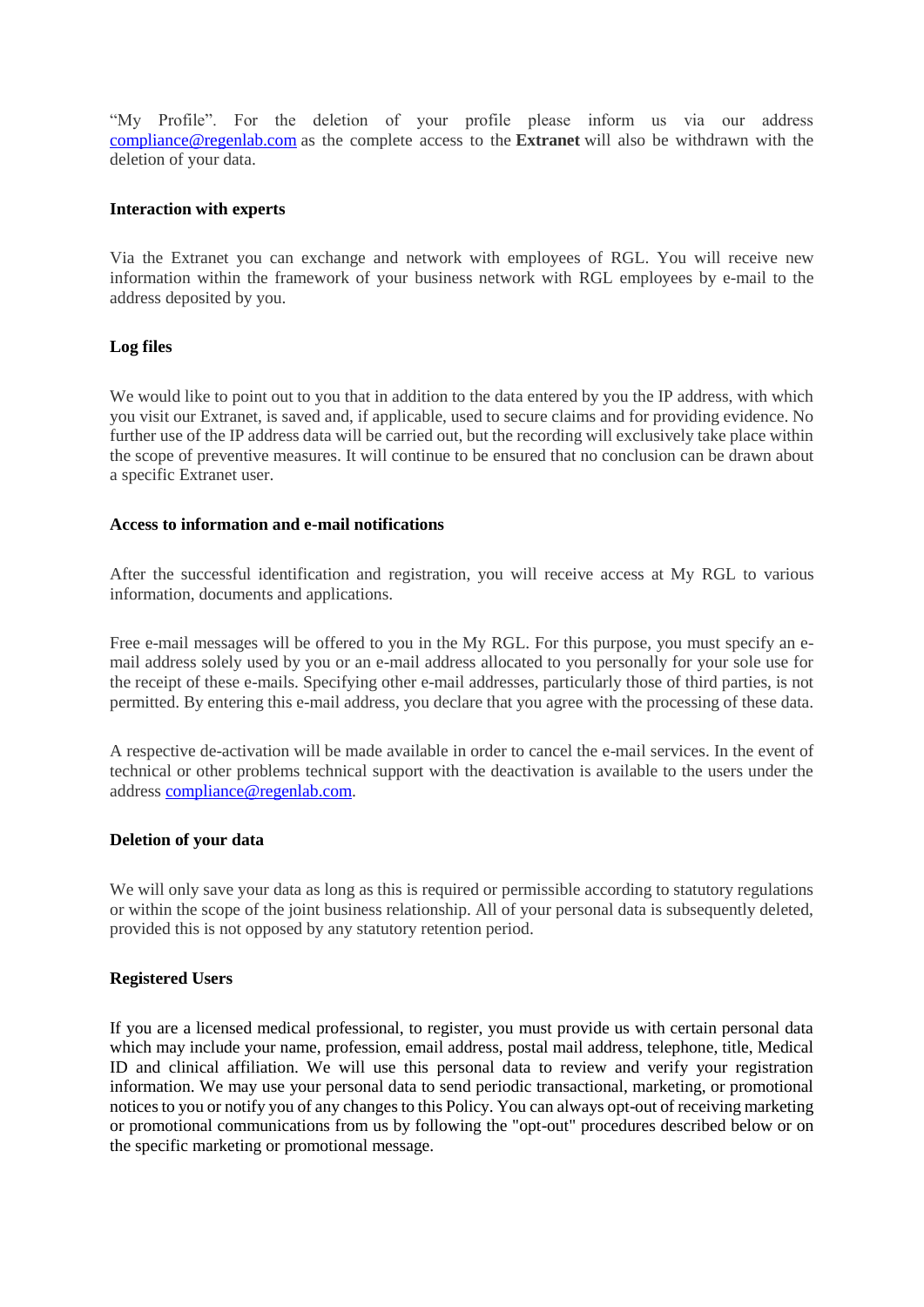### **Resume Submission**

If your personal data is submitted through the Site when applying for a position with RGL, your personal data will be used solely for the purpose of evaluating and accepting you for the position. We may retain your personal data for a period of time, but only for the purpose of considering your application for current or future positions at RGL or as necessary to comply with the law. This information may be shared within RGL employees as well as with third parties contracted by us to assist RGL with talent acquisition related activities. Retention of unsuccessful candidates' CVs constitutes processing of personal data on the basis of art. 6, letter b - taking steps at the request of the data subject prior to entering into a contract. Such retention shall not be longer than six months unless you have given your consent to continue holding the CV for consideration in regards to future open position and the respective recruitment process.

## **Surveys**

We may provide you the opportunity to participate in surveys on our site. If you participate, we may request certain personal data from you. Participation in these surveys or contests is completely voluntary and you therefore have a choice whether or not to disclose this information. The requested information typically includes contact information (such as name and email address) and demographic information (such as city, state or country). We use this information to understand what type of information visitors look for on the site, whether or not they are able to find it, what additional content would be useful on the site, and other information that can be used to help optimize user experience.

We may use third parties to conduct these surveys or contests. The third party would be prohibited from using our users' personal data for any purpose inconsistent with the management of such surveys or contests.

## **Testimonials**

With your consent we may post your testimonial along with your name. If you wish to update or delete your testimonial, you can contact us at [compliance@regenlab.com.](mailto:compliance@regenlab.com)

#### **Blogs**

From time to time, the Site may offer publicly accessible blogs or community forums. You should be aware that any information you provide in these areas may be read, collected, and used by others who access them. To request removal of your personal information from our blog or community forum, contact us at [compliance@regenlab.com.](mailto:compliance@regenlab.com) However, we would advise you not to disclose any personal data in such publicly accessible sections because it is objectively impossible for RGL to control the means, purposes and processors of such openly published information. In some cases, we may not be able to remove your personal information, in which case we will let you know if we are unable to do so and why.

## **Contacting RGL**

If you contact RGL via the Site, we will only use your personal data contained in your email to respond to your specific inquiry, request, or comments in the email. We may retain your email for a reasonable period of time, but will not use any of your personal data for any purpose other than responding to your email, unless such additional use is required or permitted for us to comply with the law.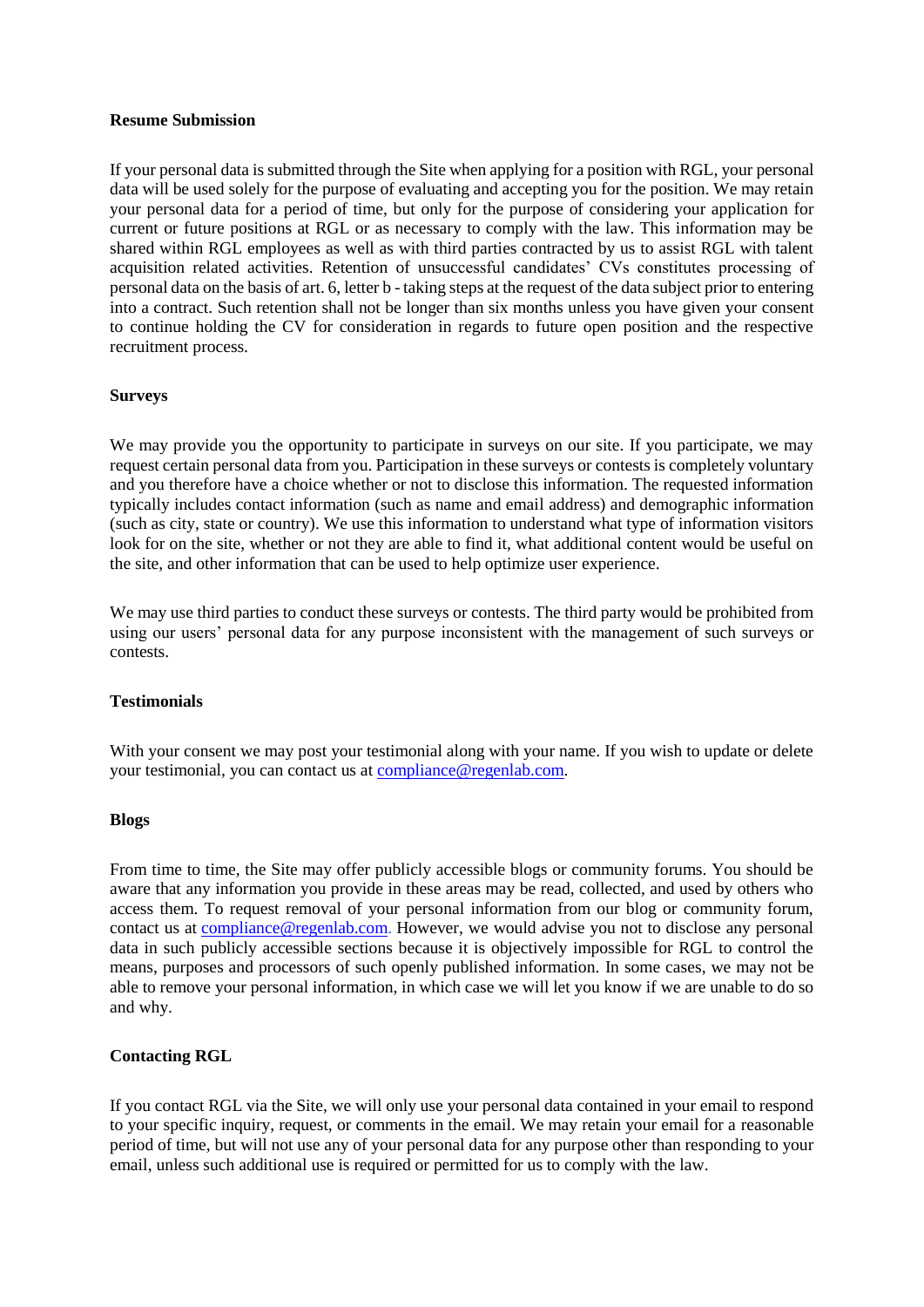#### **General Information and Accuracy**

Any information you provide to RGL must be true, accurate, current, non-misleading, and consistent and relevant for the purpose for which you are providing the information. If you are a registered user, you must have the authority to provide the information submitted to and through the Site, and understand and agree that we may from time to time verify such authority.

### **Usage Data**

The Site may automatically track certain information about your behavior while visiting the Site. The information gathered includes the URL from which you accessed this Site, and which URL you visit next. We collect and store this aggregate information in order to measure the Site's performance and improve the Site's design and functionality. We may also share this aggregate information with third parties to illustrate how the Site is used and for other marketing purposes.

If you are a registered user, we may use your Usage Data with or without your personal data, in order to measure the Site's performance and improve the Site's design and functionality. We may share aggregate Usage Data with third parties to illustrate how the Site is used and for other marketing purposes. See also "Cookies", below.

#### **Cookies**

RGL may use both "session" and "persistent" cookies on this Site. A cookie is a small piece of information that is sent to your browser and stored in your computer's hard drive. The purpose of a cookie is to remember certain user inputs on the Site. Personalization features also use cookies to identify groups of users and deliver appropriate Site content and services, as well as feedback related to marketing and email campaigns.

Session cookies are temporary bits of information that are erased once you exit your web browser or turn off your computer. Persistent cookies are more permanent bits of information that are placed on the hard drive of your computer and stay there unless you delete the cookie. They store information on your computer for a number of reasons, such as retrieving certain information you have previously provided (i.e., username and password), helping to determine what areas of the Site you find most valuable, and customizing the Site based on your preferences on an ongoing basis. Persistent cookies placed on your computer by this Site may hold personal data, but only if you are a registered user or have otherwise consented to the provision of personal data in accordance with the terms of this Policy. Personal data would be used for things like simplifying the login process or serving personalized content on the site. Otherwise, the Site's server only knows that an unidentified visitor with your cookies has returned to the Site. In addition to customization, persistent cookies will be used to provide you with better service on the Site, to compile and analyze statistics and trends, and to otherwise administer and improve the Site for your use. Subject to applicable law and in accordance with the terms of this Policy, information gathered through the use of persistent cookies on the Site may also be shared with third parties who assist us with the management or optimization of our Sites and the delivery of enhanced user experience.

Cookies do not damage your computer. You can set your browser to notify you when a cookie is being sent to your computer. This will notify you whether or not you are required to accept the cookie in order to view certain Site content, and allows you to decide if you want to accept the cookie or not. You can also set your browser to accept all cookies or to refuse cookies altogether. If you do prevent your computer from accepting cookies, you will still be able to fully access the Site, although you may lose some additional functionality and convenience provided through the use of cookies. To learn more about cookies, please search for "cookie" in the Help portion of your web browser.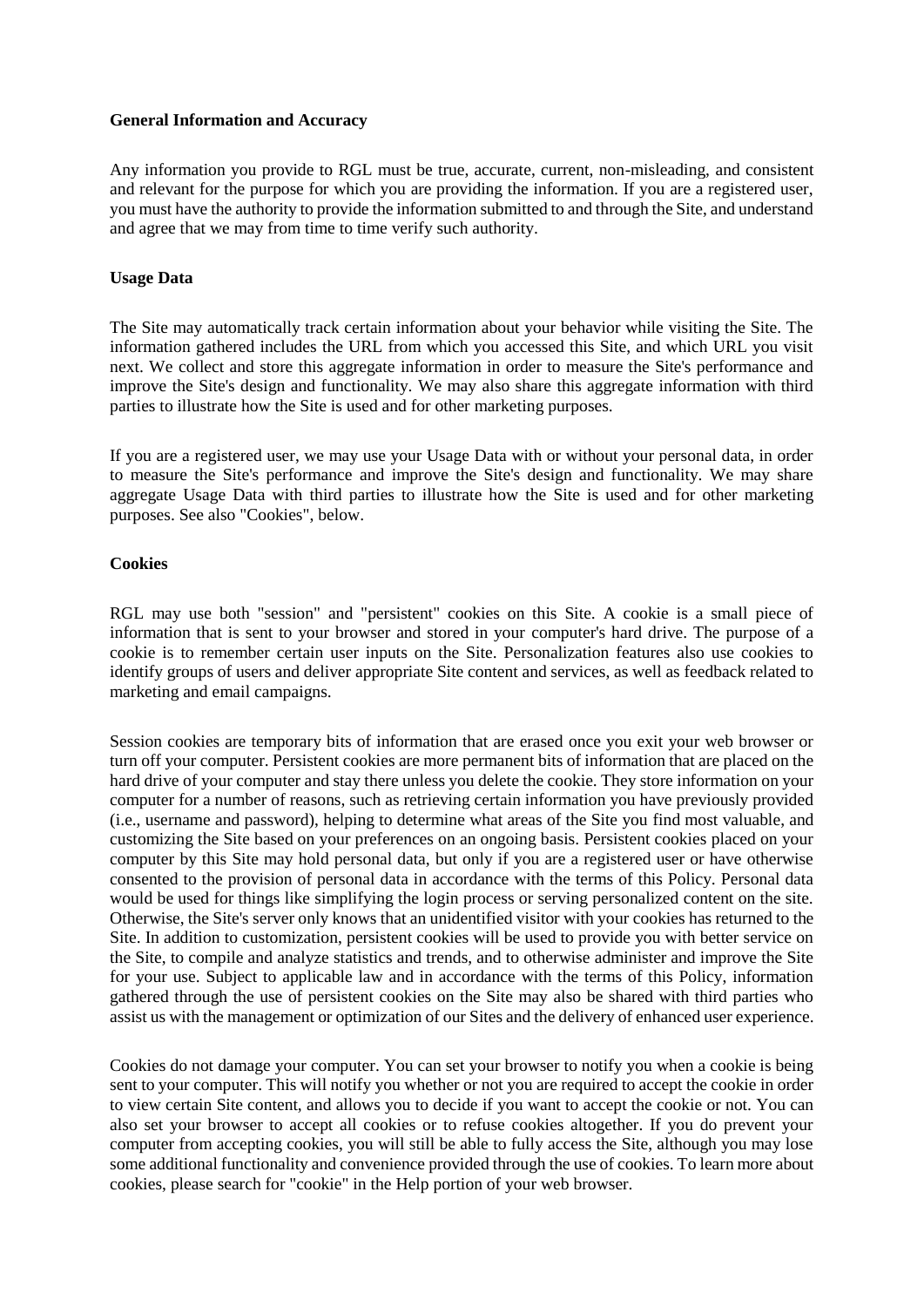# **Third Party Tracking**

The use of cookies by our third parties is covered by our privacy policy. We may not always have access or control over these cookies, however the third parties act on our behalf. Our third parties use session ID cookies to track certain information about your behavior while visiting the Site, to facilitate surveys, and to identify groups of users and deliver appropriate Site content and services, as well as feedback related to marketing and email campaigns. Our third parties employ clear gifs (a.k.a. Web Beacons/Web Bugs), images, and scripts that help them better manage Usage Data. We do not tie the information gathered to your personal data. Third party cookies (such as Google Analytics, advertising platforms or other) are used to allow us to analyze your website usage and preferences. Some of them are used for reasons of marketing or advertising. Different type of cookie purposes are set out in detail within this Policy.

## **Social Media Widgets**

Our Site may include widgets, such as the Share this button or interactive mini-programs that run on our site. This feature may collect your IP address, which page you are visiting on our site, and may set a cookie to enable the feature to function properly. Widgets are either hosted by a third party or hosted directly on our Site. Your interactions with this feature are governed by the privacy policy of the company providing it.

## **Clear Gifs**

The Site may also use clear gifs (also known as web beacons) in combination with cookies, in order to help Site operators understand how visitors interact with the Site. A clear gif is typically a transparent graphic image (usually 1 pixel by 1 pixel in size) that is placed on the Site, which allows the Site to measure the actions of a visitor who opens the page that contains the clear gif. RGL uses clear gifs to measure traffic and related behavior, and to improve your experience when visiting the Site. We also use clear gifs to manage the content available on the Site. Clear gifs are not tied to personal data.

## **Flash LSOs**

We may use local shared objects, also known as Flash cookies, to store your preferences such as volume control, or display content based upon what you view on our site to personalize your visit. Third parties, with whom we partner to provide certain features on our site or to display advertising based upon your Web browsing activity, use Flash cookies to collect and store information.

Flash cookies are different from browser cookies. Cookie management tools provided by your browser will not remove Flash cookies. To learn how to manage privacy and storage settings for Flash cookies, go to **[www.macromedia.com](http://www.macromedia.com/)**.

## **Behavioral Targeting / Re-Targeting**

We may partner with a third party ad networks to either display advertising on our Site or to manage our advertising on other sites. Our ad network partner shall use cookies and Web beacons to collect nonpersonally identifiable information about your activities on this and other Web sites to provide you targeted advertising based upon your interests. If you wish to not have this information used for the purpose of serving you targeted ads, you may opt out by contacting RGL at: [compliance@regenlab.com.](mailto:compliance@regenlab.com) Please note this does not opt you out of being served advertising. You will continue to receive generic ads.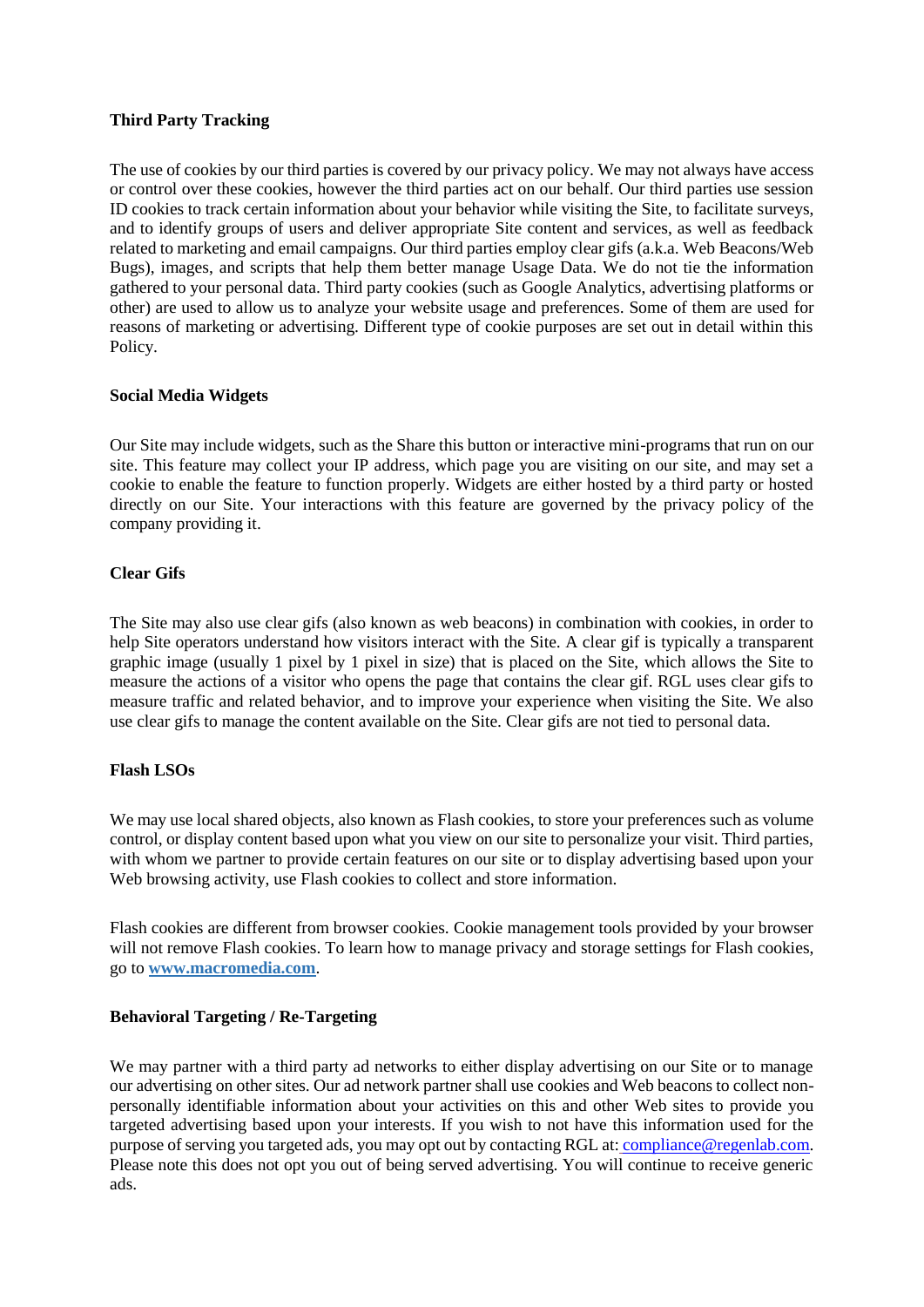# **Disclosure**

In addition to the disclosures described throughout this Policy, and subject to applicable law, we and our third parties may disclose your personal data:

- To unaffiliated third parties that are under contract to perform services for or on behalf of RGL. Examples of such services are third parties 1) maintain our computer databases; and 2) perform marketing activities;
- To other persons as permitted by applicable law or regulation; and
- To law enforcement personnel and agencies, or as part of a legal process, in order to protect our property or in furtherance of an investigation regarding a breach of the Site rules and policies, unauthorized access to or use of the Site or any other illegal activities.

Any access to such information will be limited to the purpose for which such information was provided to our affiliate, subsidiary or third party. Our affiliates, subsidiaries and third parties may be located throughout the world including in countries that may not provide the same standard of protection of your personal data as in your home country (especially if you are located in EU) and you may not be able to exercise your rights as data subject. In such cases we will make sure that such recipients of your data have signed special contracts (e.g. Standard Contractual Clauses for transfer of EU data subjects' personal data) to make sure your confidentiality is respected. Nevertheless, the affiliates, subsidiaries and third parties are required to uphold and maintain RGL's policies with respect to privacy and the treatment of your personal data regardless of their locations or the laws of the countries they are based in.

## **Consent to Processing Outside Home Country**

By using our Site, or providing information to RGL, you understand and unambiguously consent to the collection, use, disclosure and retention of information in Switzerland and other countries and territories, for the purposes set forth in this Policy. You hereby consent to the collection, use, disclosure and retention by RGL of your personal data as described under this Policy, including but not limited to the transfer of your personal data between RGL's third parties, affiliates and subsidiaries in accordance with this Policy. For further certainty, any consent relating to a right to transfer information referred to in this paragraph shall be deemed to include your consent to the transfer of the applicable personal data to a jurisdiction which may provide a different level of privacy protection than that available in your own country.

Your personal data will not be forwarded to third parties (thus outside of RGL), unless you have granted us your corresponding prior consent. Excluded from this provision is the forwarding to service partners, such as for example parcel service provider or freight forwarders, if the transmission is necessary for the order processing or delivery of the goods.

The logistics service providers receive the data that are required for the delivery for use at their own responsibility. We accordingly restrict this to sending the data that are necessary for the delivery.

In addition, other service providers are involved in the work for the initiation and processing of the contracts, such as for example IT service providers or the hosting service provider for the website. These companies operate for RGL within the framework of a so-called order processing and may only use the personal data according to our instructions.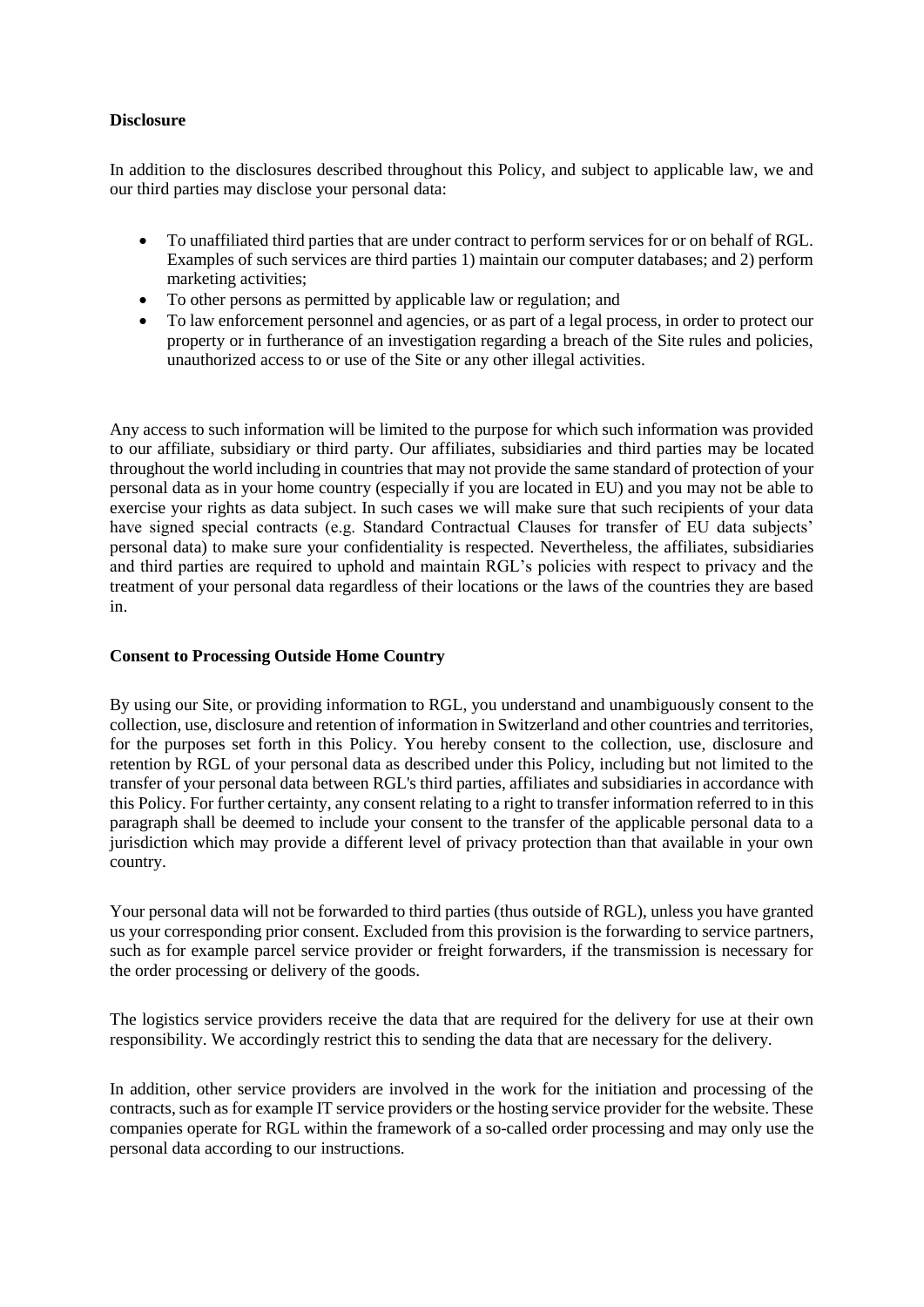RGL has obligated these service providers to the General Data Protection Regulation as per contract and monitors these companies.

Further excluded is the transmission of data for the order processing or delivery of the goods or services or the transmission and use for regulatory compliancy, bookkeeping and settlement purposes within RGL. For the forwarding of the data these can be saved in the cloud application salesforce.com, Inc. The Landmark @ One Market Street, Suite 300, San Francisco, CA 94105, USA ("Salesforce"). In addition, no transmission will take place to third parties without your consent or without meeting requirements listed under art. 46 of the GDPR.

The scope of the transmitted data is only limited to the necessary minimum in this case.

# **Transfer and Sharing of Personal Information**

Personal health information and patient data may be transferred to affiliated companies and service providers of Regen Lab that have obligations to Regen Lab, e.g. IT providers, to perform our contractual obligations. Some of these affiliate companies and service providers are located outside Switzerland, the EU/EEA (e.g. United States, Canada, Brazil, Israel, China, India, Japan, Malaysia, Dubai, Singapore, Australia, Peru). Should third parties come into contact with your personal health information, we shall have made use of legal, technical and organizational measures and regular monitoring regarding such parties' compliance with the relevant data protection regulations and with this Policy. When transferring personal data outside the European Economic Area, RGL relies most often on European Commission's adequacy decision with respect to the country where data is transferred or on EU Commission approved Standard Contractual Clauses.

If you are in the European Union: Encrypted patient information will be stored exclusively in data centers within Switzerland and/or the European Union / European Economic Area. Encrypted personal information and personally identifiable information of users (master data), excluding patient data, may also be stored in data centers in the United States certified under the U.S.-EU Safe Harbor Program and on the basis of contractual agreements ensuring an adequate level of data protection in accordance with the EU GDPR and the Federal Data Protection, the Information Commissioner ("FDPIC") of Switzerland or the German Federal Data Protection Act as applicable.

If you are in the United States: Encrypted patient information will be stored exclusively in data centers within the United States. Encrypted personal information may also be stored in data centers within Switzerland, the European Union / European Economic Area and the United States. Regen Lab does not share personal information with third parties for their direct marketing purposes.

# **Processing of Personal Information on Behalf of Others**

If you are in the European Union: As far as we and our service providers, which are bound by instructions, carry out inspections or maintenance of automated procedures or data processing systems and the possibility of access to personal information during such inspection and maintenance cannot be ruled out, the regulations of processing personal information on behalf of others with respect of the provisions of the EU GDPR, the Federal Data Protection and Information Commissioner ("FDPIC") of Switzerland and the German Federal Data Protection Act as applicable. If you need to obtain a data protection agreement pursuant to the provisions regarding processing personal information on behalf of others please contact RGL at [compliance@regenlab.com.](mailto:compliance@regenlab.com)

# **Accountability for Special Categories of Personal Information / Patient Information**

If you are in the European Union: Special categories of personal information in the meaning of the General Data Protection Regulation /REGULATION (EU) 2016/679/, the Federal Data Protection and Information Commissioner ("FDPIC") of Switzerland and the German Federal Data Protection Act as applicable refer to information for example on health (e.g. patient information such as name, date of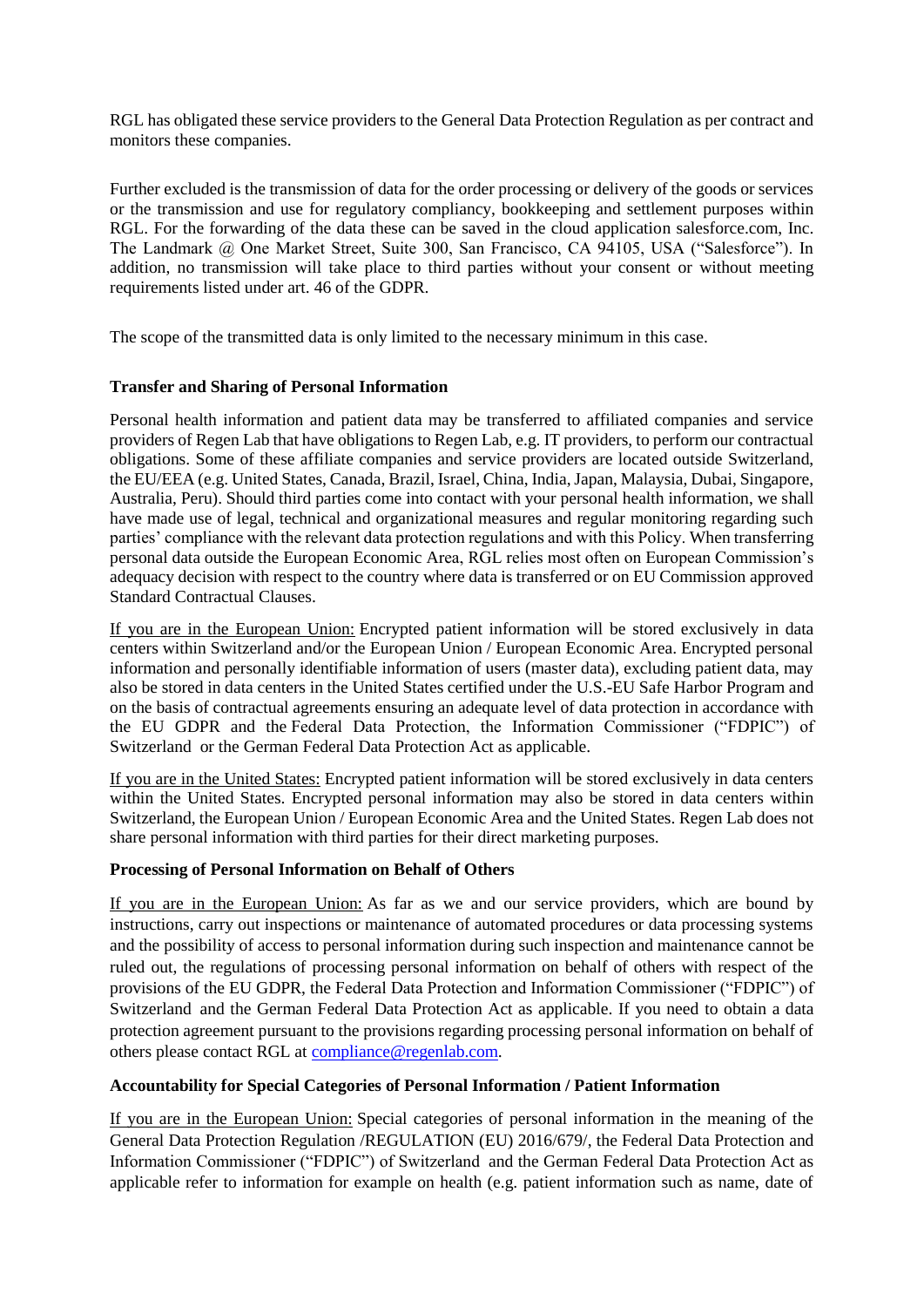birth, gender, medical condition/therapeutic indication, diagnoses, diagnostic imaging, history of treatments/applications and any information on a disease, disability, disease risk, medical history, clinical treatment or the physiological or biomedical state).

The user, including the medical professional, of the Services under a RGL site (for example [www.regenlab.com,](http://www.regenlab.com/) [www.cellularmatrix.info\)](http://www.cellularmatrix.com/) or under any other RGL Site is solely responsible for any patient information. The user is particularly solely accountable for providing legal admissibility for selecting, processing and using personal information with respect to the applicable data protection regulations. The user is further required to follow the rules and regulations of the applicable professional law. In particular, doctors and other health professionals as well as their assistants and trainees are bound to medical confidentiality. Therefore, the user being subject to the medical confidentiality is responsible for that personal information of patients, which is collected, processed and used under [www.regenlab.com](http://www.regenlab.com/) or [www.cellularmatrix.info](http://www.cellularmatrix.info/) or under any other RGL Site, is either to be anonymized or the patient has released the medical professional from medical confidentiality before. This written release from medical confidentiality has to refer to the processing of Protected Health Information (PHI) at RGL. It also has to comprise that for once a catastrophic event requires a data recovery and for necessary maintenance of the Service, PHI may be transferred to a Regen Lab's subsidiary

We do not monitor, examine, supervise or otherwise control any exchange of data between users, nor content of user data and patient information.

If you are in the United States: If you are in the United States, you are solely responsible for using the Services, related content, and the Site in a manner consistent with all applicable federal and state privacy laws relating to the use and disclosure of medical or health information, including but not limited to HIPAA and the HITECH Act and regulations and guidance issued pursuant to the same. By utilizing the Services, you represent and warrant that your use and/or disclosure of personal information, including protected health information (PHI), fully complies with all such applicable federal and state privacy laws and regulations and professional and medical practice laws and regulations governing health care providers and practitioners and their designees. You also are solely responsible for obtaining all appropriate consents or authorizations, as necessary, from patients whose personal information will be used or disclosed on the Site or in connection with the Services or taking appropriate steps to de-identify PHI consistent with HIPAA and HITECH. By uploading content, using the Site, and/or in any way using the Services or other features available to you on the Site or with the Services, you expressly certify compliance with all such requirements and your use is deemed your acceptance of this Policy and the Terms of Use. You also remain solely responsible for any medical or professional advice or opinions you provide on this Site and are solely responsible for any actions you take in reliance on advice or opinions you receive from other users on the Site.

You understand that nothing on this Site constitutes a recommendation for specific medical care by the Site or Regen Lab, nor do we make any warranty or representation of any kind as to the accuracy or appropriateness of recommendations or advice you receive from other users of the Services or the Site. We assume no liability for any diagnosis, treatment decision, or action taken based on information found on the Site or any other Site linked to it and assume no responsibility for any consequences related directly or indirectly to any action or inaction you take based upon the information, material, advise or recommendations obtained on this Site.

## **Data Security**

We have taken required, where applicable, or reasonable technical and operational precautions in order to protect personal information stored with us from unauthorized access, misuse or loss. Our security procedures are monitored regularly and updated in line with technological progress. Patient information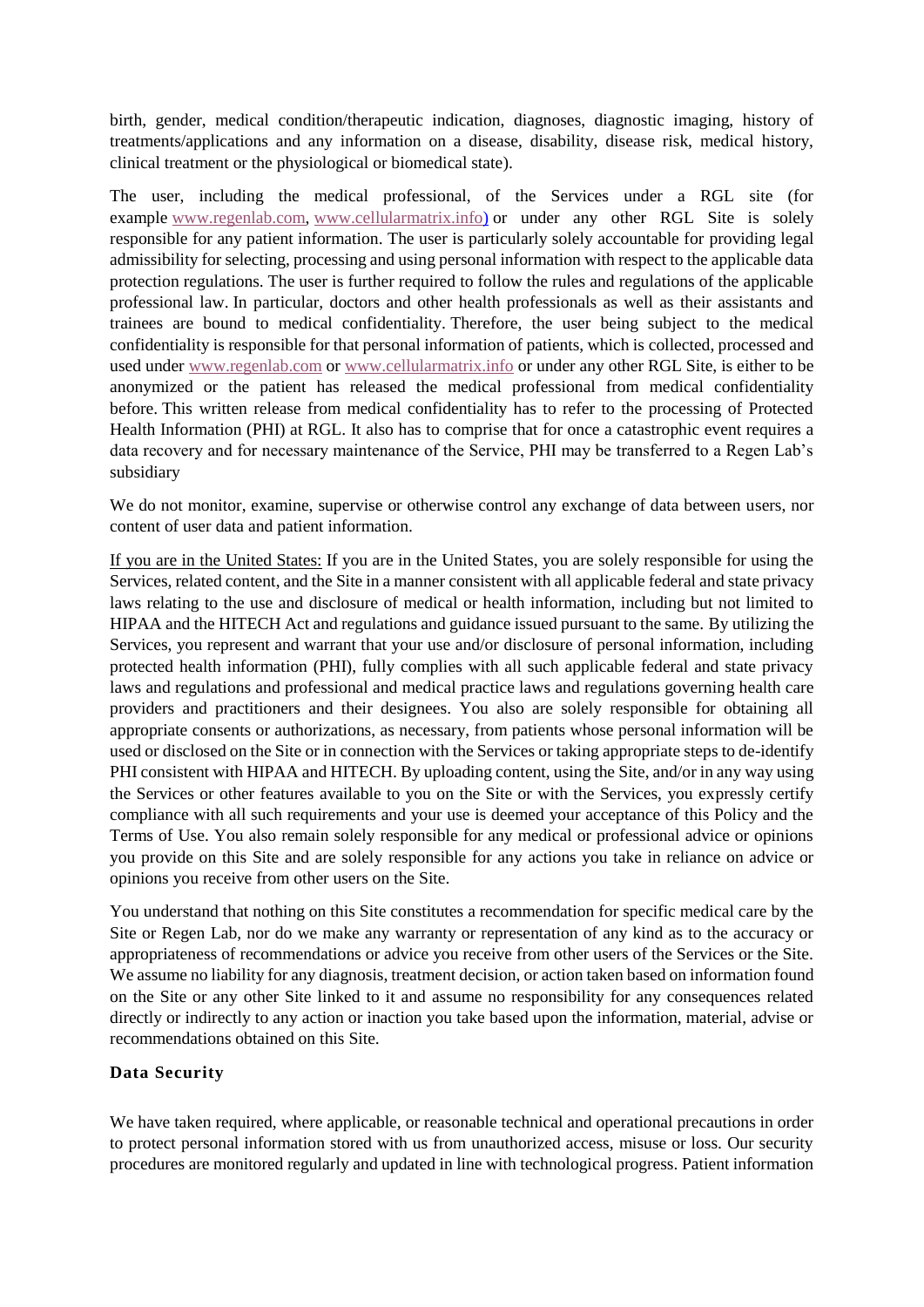collected, processed and used by the user will be encrypted immediately upon upload. The uploaded patient information is stored encrypted.

No transmission of data over the internet is guaranteed to be completely secure. It may be possible for third parties not under the control of Regen Lab to intercept or access transmissions or private communications unlawfully. While we strive to protect personal information, neither Regen Lab nor our service providers can ensure or warrant the security of any information you transmit to us over the internet. Any such transmission is at your own risk.

# **Communications with You in the United States**

If You are in the United States: You authorize Regen Lab to transmit email to you or telephone You to respond to your communications, and provide information to you about new developments, features, services, special events, inquiries, or the Site.

Please note that unsubscribe requests may take up to ten (10) days to become effective. You may not opt out of receiving communications regarding your dealings with the Site or technical information about the Site.

## **Opt-Out Choices**

To "opt-out" of (1) having your Site provided personal data disclosed to third parties for marketing purposes, or (2) any other consent previously granted for a specific purpose concerning your personal data on this Site, send an e-mail to RGL at [compliance@regenlab.com.](mailto:compliance@regenlab.com) To "opt-out" of receiving a particular marketing or promotional communication, follow the unsubscribe instructions included in the specific communication.

## **Access and Choice**

If you are a registered user or have provided RGL with your personal data, you may request to review, change or delete information previously provided to us by modifying your profile at the Login Screen or by sending an e-mail to [compliance@regenlab.com.](mailto:compliance@regenlab.com) Requests for changes to or deletions of your personal data should be made by you directly. We will respond to all access requests within 30 days.

We will retain your information for as long as your account is active or as needed to provide you services. We will also retain and use your information as necessary to comply with our legal obligations, resolve disputes, and enforce our agreements.

## **Other Web Sites**

This Policy applies only to RGL Sites that link to this privacy policy. This Site includes links to both our affiliated sites and to non-RGL web sites, including access to content, products and services of such affiliated and non-affiliated sites (Other Sites). In some cases, these Other Sites are made available via "framing technology", and may appear to be part of this Site. Although some of the entities controlling these framed sites are under contract with RGL, we urge you to familiarize yourself with the individual privacy and other terms for each linked or framed site prior to providing your personal data. All RGL Sites that are governed by this privacy policy will have a link to this document.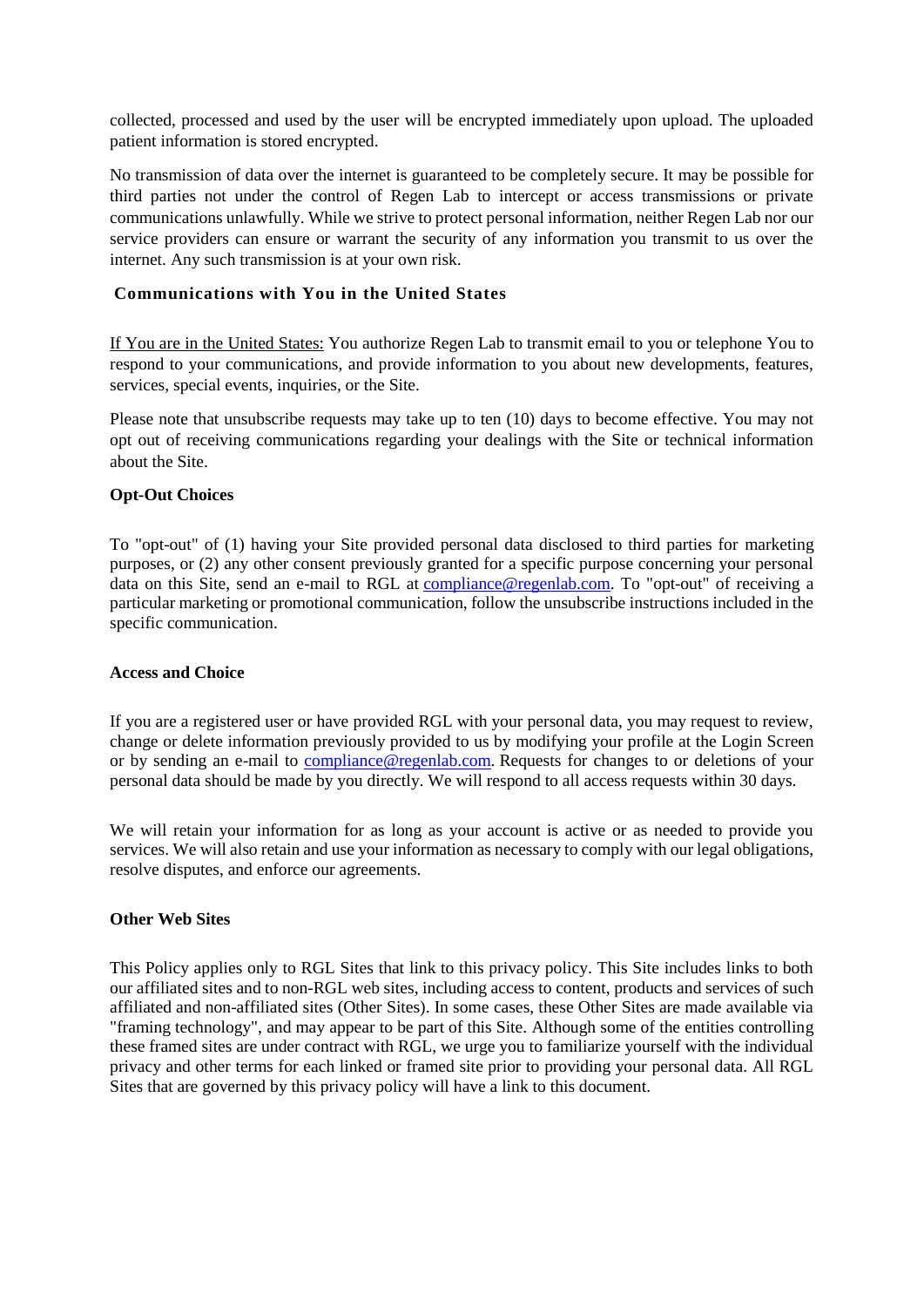## **Security**

RGL takes seriously the security of the information it collects. RGL has therefore implemented technology and security policies and procedures intended to reduce the risk of accidental destruction or loss, or the unauthorized disclosure or access to, such information, reasonably appropriate to the nature of the data concerned.

When you enter sensitive information (such as personal health information), we encrypt the transmission of that information. We follow generally accepted standards to protect the personal data submitted to us through our Sites, both during transmission and once we receive it. No method of transmission over the Internet, or method of electronic storage, is 100% secure, however. Therefore, we cannot guarantee its absolute security. If you have any questions about security on our Website, you can contact us at [compliance@regenlab.com.](mailto:compliance@regenlab.com)

In particular, the data transmitted to us that you have entered e.g. in HTML websites (contact forms) are transmitted in an encrypted form (SSL - Secure Socket Layer) via the public data network to RGL, where they are saved and processed.

This website uses an SSL encryption for reasons of security and for the protection of the transmission of confidential contents, such as for example the inquiries that you send us as the website operator. You can recognize an encrypted connection by the fact that the address line of the browser changes from "http://" to "https://" and by the lock symbol in your browser line.

If the SSL encryption is activated the data, which you transmit to us, cannot be read by third parties.

## **Processing of your communication inquiries - Salesforce Marketing Cloud**

If you send us inquiries by using the contact form your details from the inquiry form including the contact details entered by you there will be saved by us for the purpose of processing the inquiry and for the event of follow-up questions. We will not forward these data without your consent.

## **Use of the Salesforce Marketing Cloud**

We use the remarketing functions of the Salesforce Marketing Cloud of the service provider salesforce.com, Inc. The Landmark @ One Market Street, Suite 300, San Francisco, CA 94105, USA ("Salesforce"). If you have consented to the receipt of newsletter(s) and visit our Website via a newsletter, web beacons are used. This way it is possible for us to track the effectiveness of our newsletter, e.g. whether you have opened an e-mail or which part of the newsletter was particularly interesting.

For this purpose we use e.g. the tracking methods "Email Open Tracking" and "Email-Link Tracking".

Email Open Tracking: Here we track whether you have opened the newsletter via the 1x1 pixel in the HTML template described below.

Email-Link Tracking: It is tracked here whether a link was clicked within the e-mail (Click-Trough). For this purpose the links are converted by the Marketing Cloud into trackable links.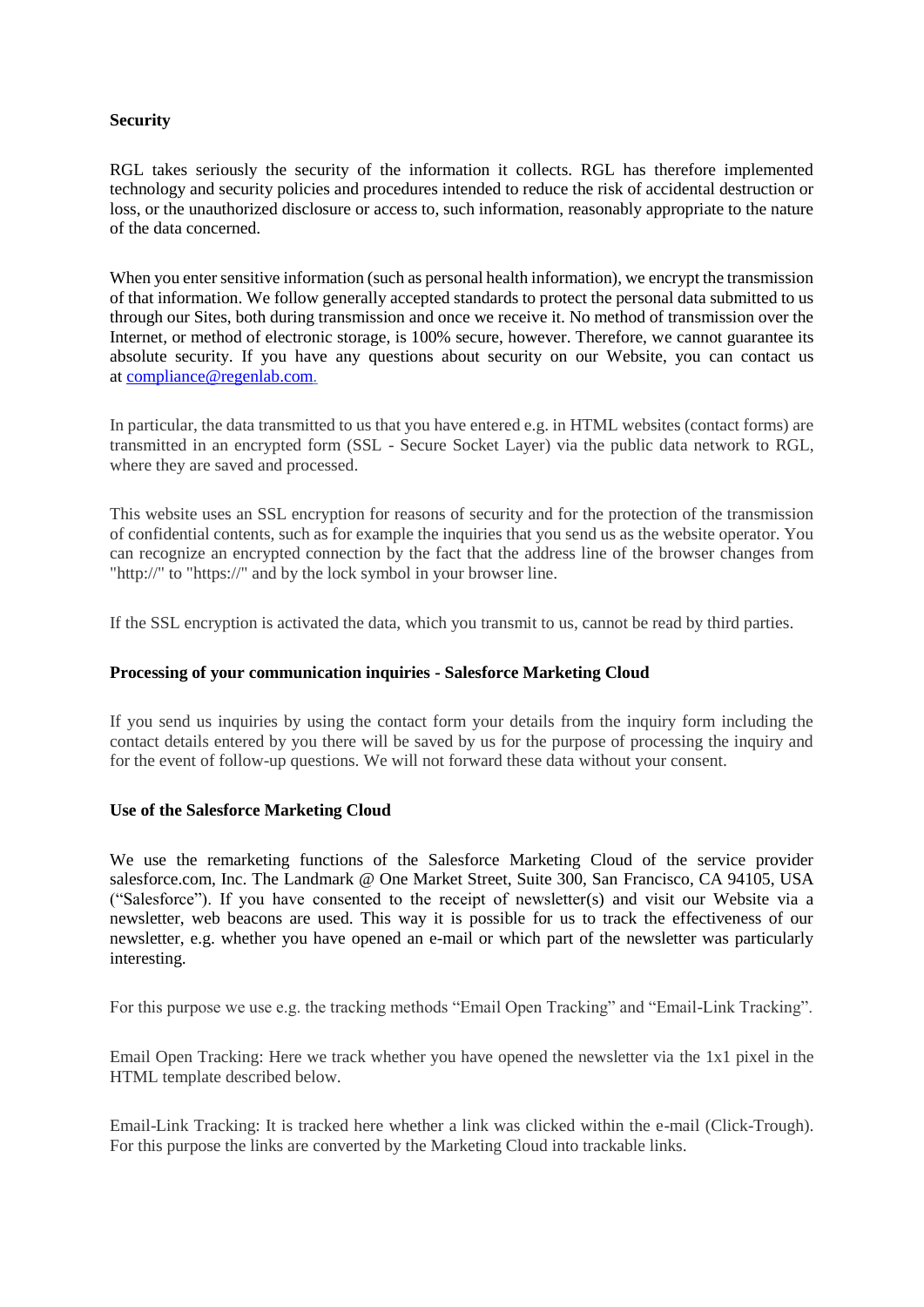Salesforce uses so-called "web beacons" in the majority of the used e-mails. Web beacons (also called "ClearGIFs" or "tracking pixels") are small graphics (GIF files with a size of approx. 1×1) that are used among others on websites or in HTML e-mails. Web beacons fulfill similar functions as cookies, can however not be noticed by the user. Via web beacons information can, in particular, be obtained whether the e-mail was opened and whether the system of the user is capable of receiving HTML e-mails. No personal data are collected via the web beacon.

If you would not like to receive any e-mail notifications with web beacons, you can alternatively also receive your e-mails in a text form (not in the HTML format) by changing the corresponding settings to this extent within your e-mail client and by blocking the receipt of HTML formated e-mails.

# **Transmission of data within the scope of the services requested by you**

You have decided to be informed about future offers and products (e.g. newsletters, forms, etc.) from RGL. Within the scope of the use of this portal data from you can be transmitted to the USA or elsewhere to a contractually bound and carefully selected service provider. The data protection existing in the USA is not comparable with the Swiss, German or European standards, therefore appropriate data protection cannot be guaranteed continuously. In order to nevertheless guarantee the security of your data as far as possible, our company takes necessary protective measures. Your data are therefore transmitted to the USA according to the principle of purpose limitation and data economy so that only the absolutely essential information that is provided by you is saved.

# **Newsletter data**

If you register for an offered newsletter your name and your e-mail address as well as information, which permits us to check that you are the holder of the entered e-mail address and agree with the receipt of the newsletter, are saved by us. Your address will additionally be required in case of postal dispatch. Your data are exclusively processed for the requested newsletter, your data will not be additionally used for other purposes. Neither will your data be forwarded by us to third parties. Our registration system ensures by the sending of a registration e-mail with a confirmation link that the chosen newsletter is also actually requested by you (so-called "Double-Opt-In-Procedure").

You can revoke the granted consent at any time via the "unsubscribe" link in the newsletter.

If you order the newsletter by using our contact form we will process your inquiry in our Salesforce Marketing Cloud.

## **Minors**

Our Site is not intended for use by individuals under the age of 18, and RGL does not knowingly collect personal data from those in this age group. If you are under 18, please discontinue the use of our Site. If we become aware that someone under the age of 18 has registered, we will expunge any related personal data from our records.